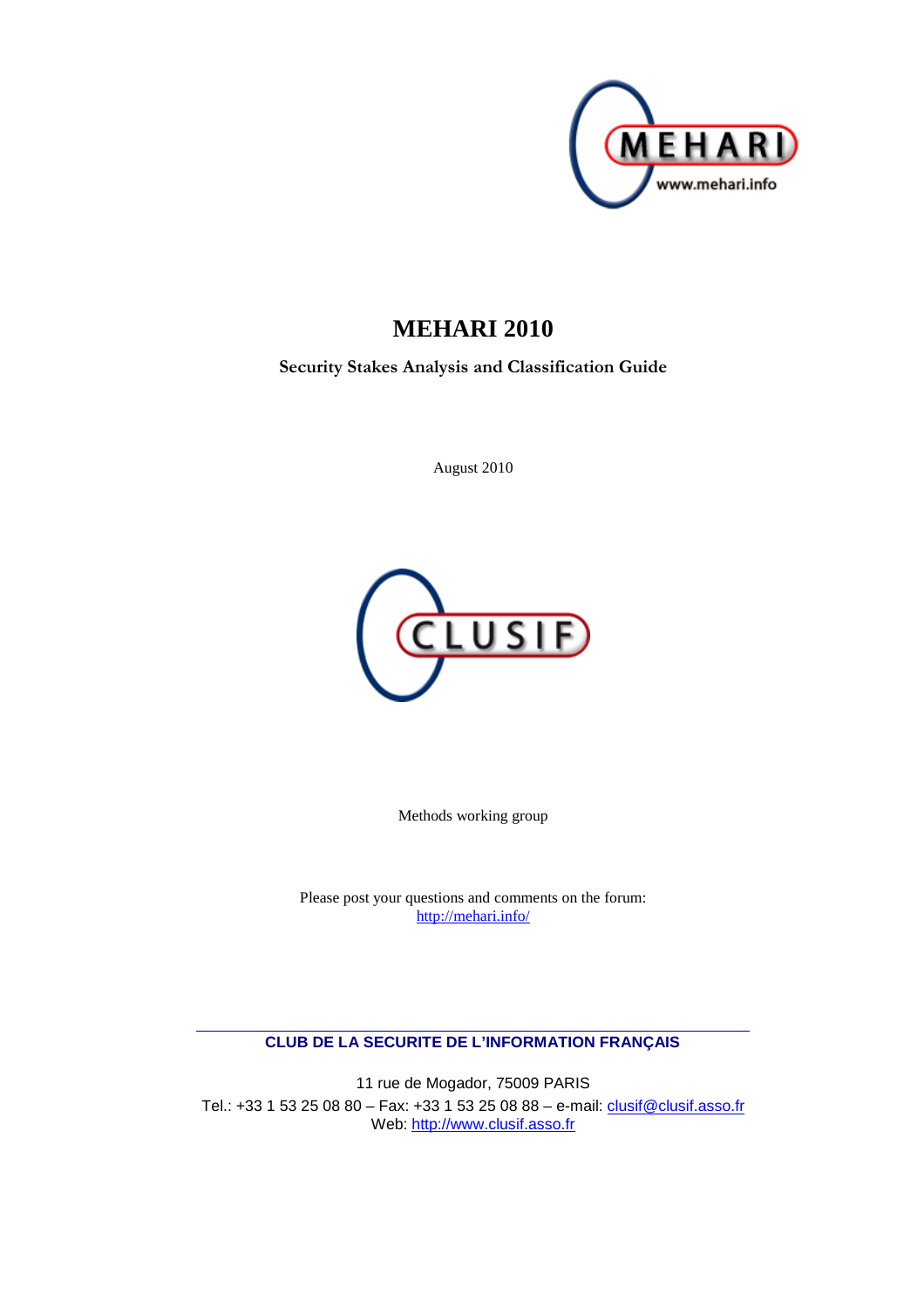MEHARI is a trademark registered by the CLUSIF.

The law of March 11th, 1957, according to the paragraphs 2 and 3 of the article 41, authorize only on one hand "copies or reproductions strictly reserved for the private usage of the copyist and not intended for a collective use" and, on the other hand, analyses and short quotations in a purpose of example and illustration" any representation or complete or partial reproduction, made without the approval of the author or the entitled parties or the legal successors is illicit " (1st paragraph of the article 40). This representation or reproduction, with whatever process, would thus constitute a forgery punished by articles 425 and following ones of the Penal code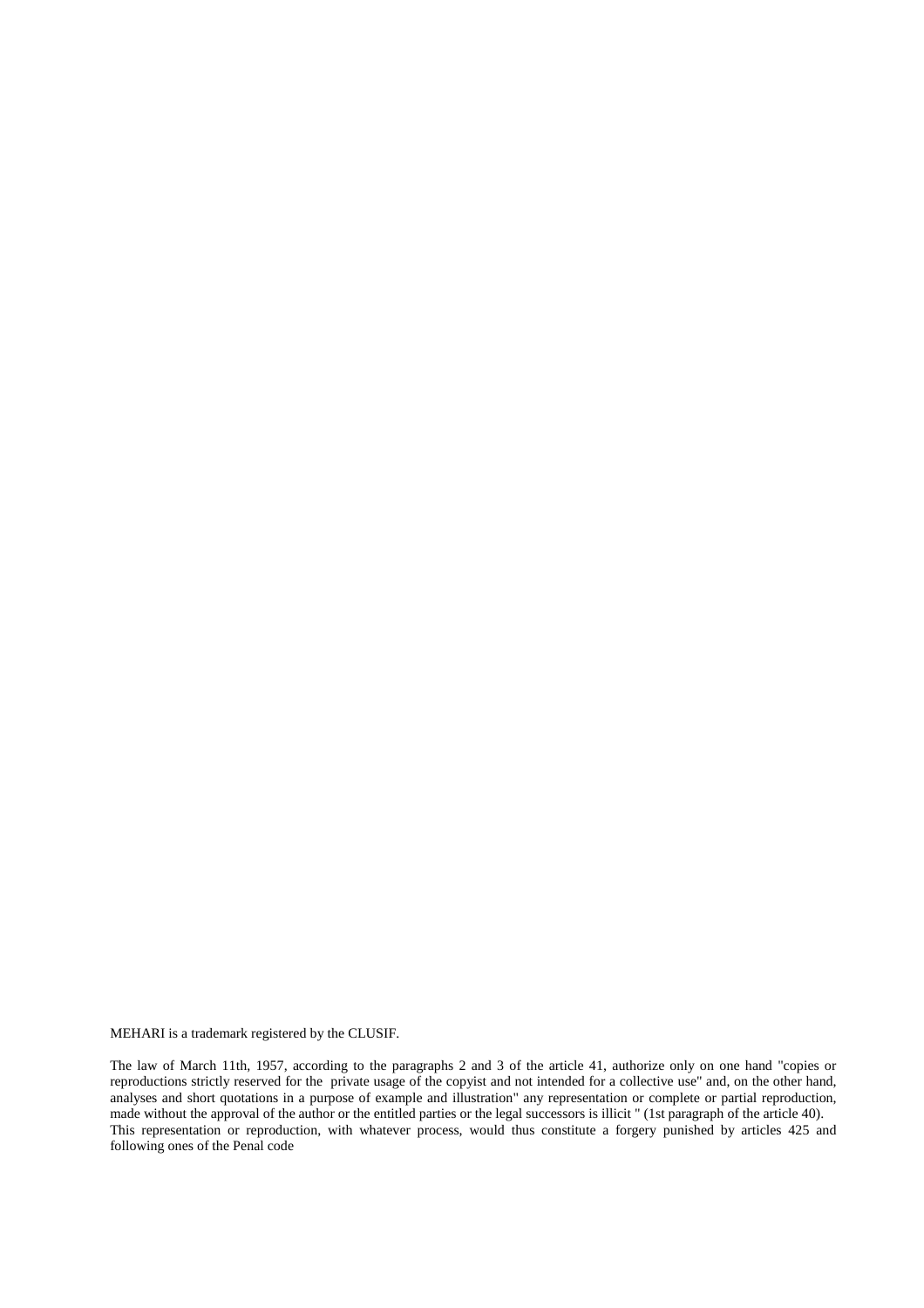# **Contents**

| 1. |         |                                                                                    |  |
|----|---------|------------------------------------------------------------------------------------|--|
| 2. |         |                                                                                    |  |
|    | 2.1.    |                                                                                    |  |
|    | 2.1.1   |                                                                                    |  |
|    | 2.1.2   |                                                                                    |  |
|    | 2.2.    |                                                                                    |  |
|    | 2.2.1   |                                                                                    |  |
|    | 2.2.1.1 |                                                                                    |  |
|    | 2.2.1.2 |                                                                                    |  |
|    | 2.2.2   |                                                                                    |  |
|    | 2.3.    | Security stakes analysis: evaluating the seriousness of identified malfunctions  9 |  |
|    | 2.3.1   |                                                                                    |  |
|    | 2.3.2   |                                                                                    |  |
|    | 2.3.3   |                                                                                    |  |
|    | 2.4.    |                                                                                    |  |
| 3. |         |                                                                                    |  |
|    | 3.1.    |                                                                                    |  |
|    | 3.1.1   |                                                                                    |  |
|    | 3.1.2   |                                                                                    |  |
|    | 3.2.    |                                                                                    |  |
|    | 3.3.    |                                                                                    |  |
|    | 3.3.1   |                                                                                    |  |
|    | 3.3.2   |                                                                                    |  |
| 4. |         |                                                                                    |  |
| 5. |         |                                                                                    |  |
|    | 5.1.    |                                                                                    |  |
|    | 5.1.1   |                                                                                    |  |
|    | 5.1.2   |                                                                                    |  |
|    | 5.1.3   |                                                                                    |  |
|    | 5.1.4   |                                                                                    |  |
|    | 5.2.    |                                                                                    |  |
|    | 5.3.    |                                                                                    |  |
|    | 5.4.    |                                                                                    |  |
|    |         |                                                                                    |  |
|    |         |                                                                                    |  |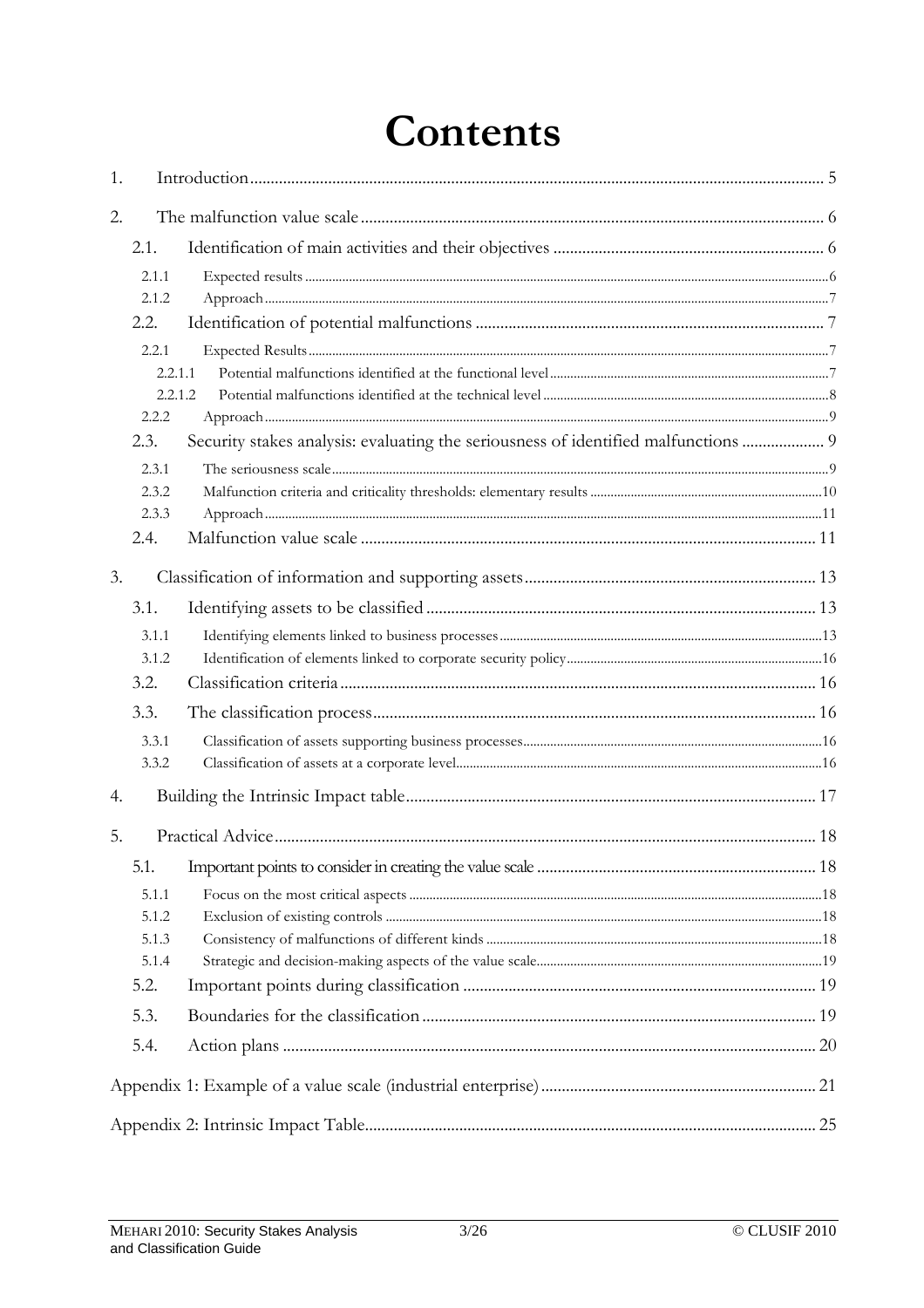# **Acknowledgments**

The CLUSIF would like to thank specially Jean-Philippe Jouas for his outstanding contributions and the members of the Methods working group who participated to the realization of this document.

The English translation has been managed by Jean-Louis Roule and Jean-Philippe Jouas.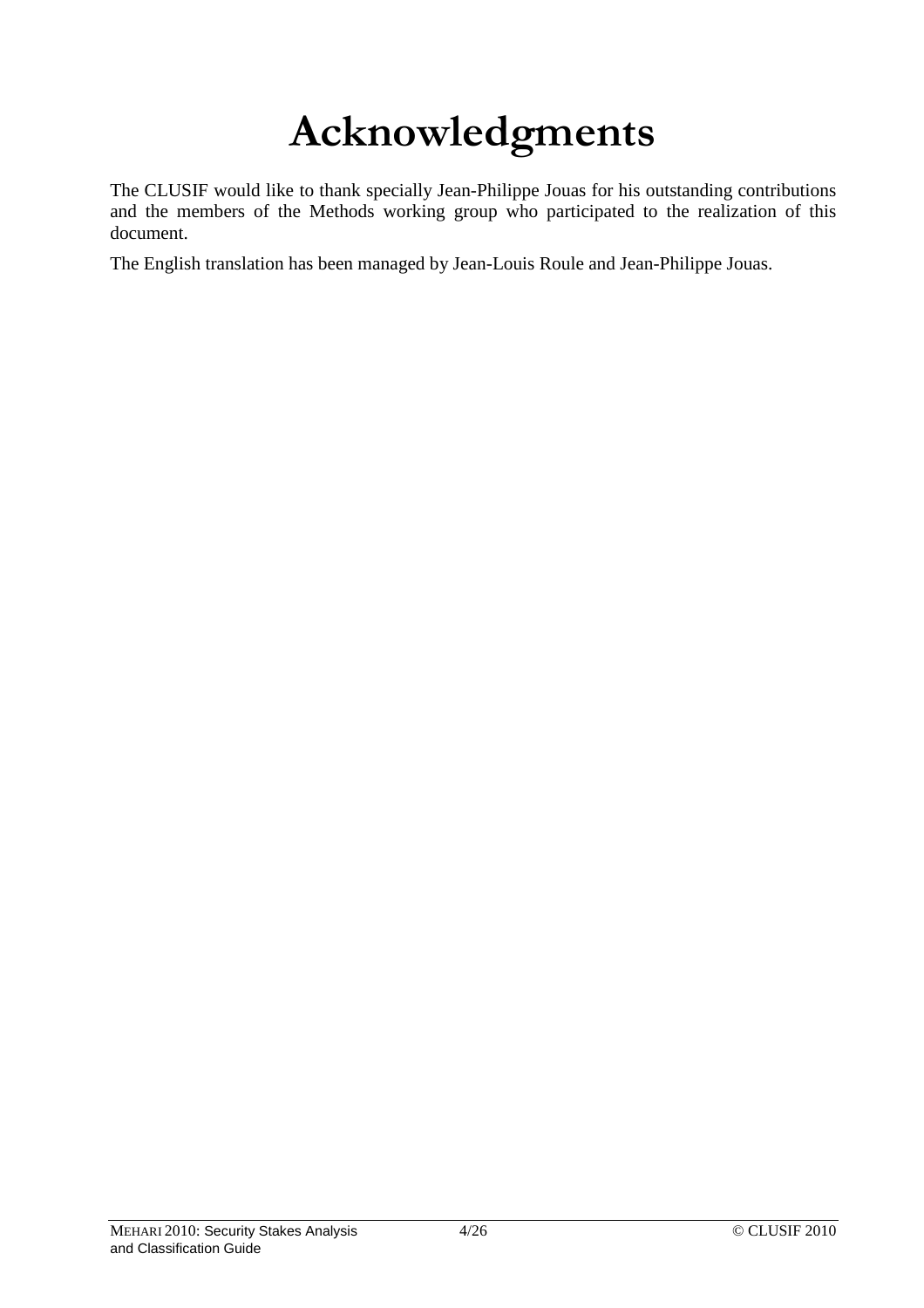# 1.**Introduction**

The stakes analysis is an essential step for any risk management process.

The purpose of this document is to complement the "*processing guide for risk analysis and management*" and the "*risk analysis and management guide*", to provide assistance during the course of the process and to justify the expected outcomes. The stakes analysis has to provide two principal sets of results:

The malfunction value scale,

The valuation or classification of assets related to information.

From these two sets of results, it is possible to deduce the intrinsic impact table, used for assessing the risk scenarios provided by MEHARI.

The procedure for stakes analysis is described below.

The MEHARI approach consists in analyzing the activities of the enterprise or organization, and therefore its business processes dealing with information, to deduce what malfunctions could occur, and to evaluate how serious these malfunctions could be. Then it is possible to value the assets related to information.

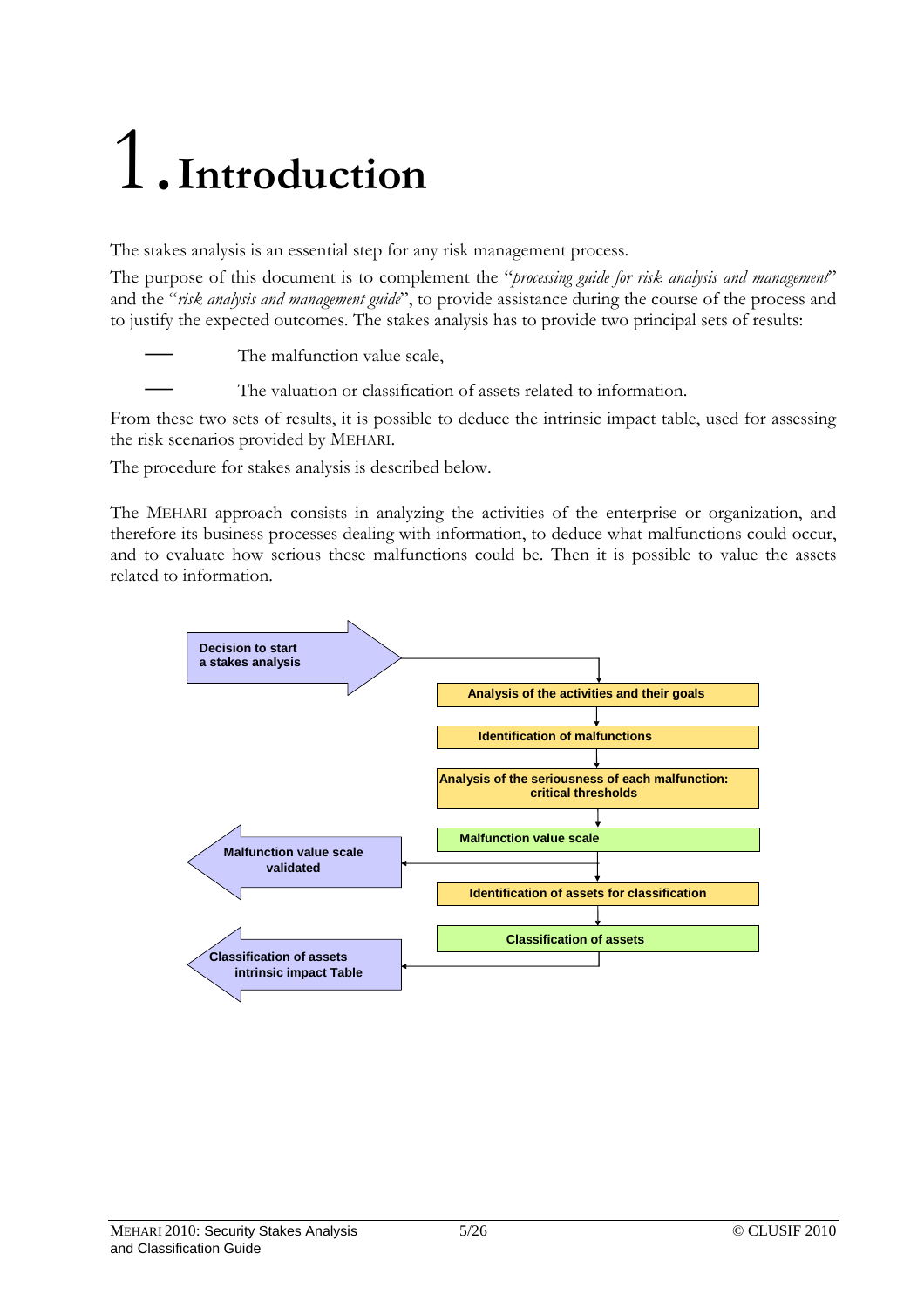# 2.**The malfunction value scale**

This process is designed to provide a scale of values for the malfunctions that may significantly affect the activities of an entity<sup>1</sup>.

The analysis comprises four stages:

The analysis of the main activities and their goals The identification of possible malfunctions for each activity, which can be made at the following levels:

— Technical,

— Functional.

- An evaluation of the seriousness level of the malfunctions, activity by activity,
- The determination of a global scale of values for the entity.

# 2.1. **Identification of main activities and their objectives**

A good starting point is to identify the main activities of the domain being analyzed, to briefly describe them, and to identify their goals or at least the expected results.

# **2.1.1 Expected results**

The activities will be described in functional terms.

In addition to a functional description, it is worth defining the expected results or goals of the activity. These intended results should be defined from the entity's point of view, and that of the "client" entities.

Here is an example:

| Function         | <b>Goals and expected results</b>                                                                                                                      |
|------------------|--------------------------------------------------------------------------------------------------------------------------------------------------------|
| I and its needs. | Create and maintain a consolidated view of the treasury Enable accounts department to top up accounts as required (and avoid<br>unsupported payments). |

 $\overline{a}$ 1 This may be the company itself or an operational entity, for which security objectives are being defined, or for a particular project, where specific risks need to be identified.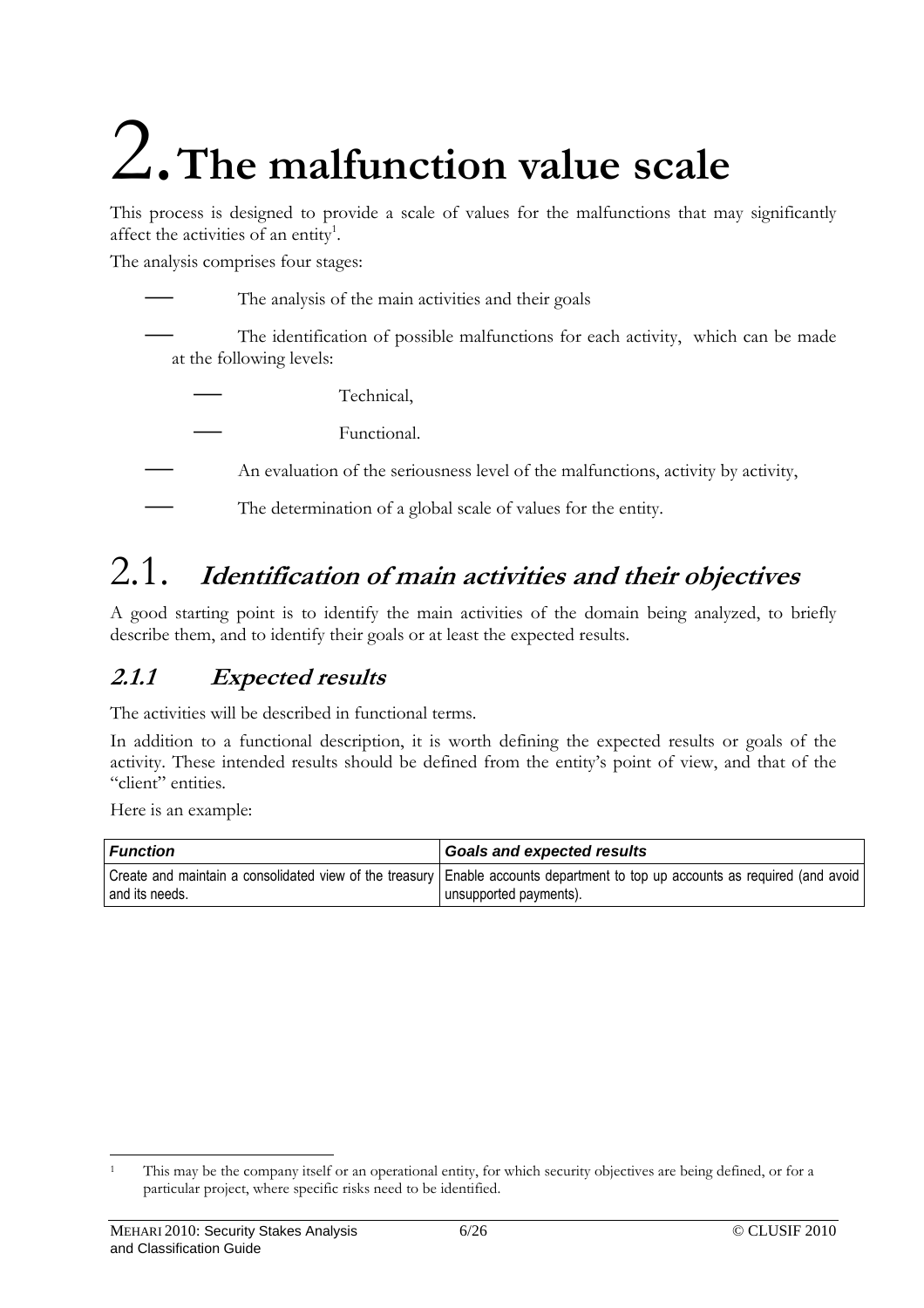# **2.1.2 Approach**

A rigorous and exhaustive identification of activities can be done through an analysis of the process in which they act. This entails identifying all the processes in the domain under examination, even sub-dividing them into as many sub-processes as are required to bring out the various dependencies and intermediary results.

Experience shows that a global and more intuitive approach, if it has a high enough level of management sponsorship, can quickly identify the main functions and their goals. This is amply sufficient for the needs of this approach.

**The approach is based therefore on individual interviews (60 to 90 minutes long) with managers responsible for different activities in the enterprise or organization.** 

# 2.2. **Identification of potential malfunctions**

Once the activities are identified, the potential or suspected malfunctions associated with them should be brought to light.

# **2.2.1 Expected Results**

The description of the malfunctions should be such that the seriousness can be evaluated. However, it should be noted that a malfunction can be described in a number of ways:

— At the level of the element that disturbs or is disturbed in the process being examined. This could be, for example, the unavailability of the treasury management system or the associated database; so, at a technical level.

— At the level of the process itself (at the functional level). For example, the inability to provide a consolidated view of treasury needs.

The same malfunction can thus be described either in terms of the unavailability of data required to produce a specified result, or in terms of the inability to perform the task that would produce the result. The first of these is known in MEHARI as the **technical level analysis of the security stakes,** and the latter is known as the **functional level analysis of the security stakes.** 

## **2.2.1.1 Potential malfunctions identified at the functional level**

At the functional level, the goal is to identify potential malfunctions that have a significant impact on the enterprise's activities. These will typically be malfunctions in the processes. The following generic profile criteria of a process malfunction will usually apply:

- **Incorrect timing**: the tasks or activities that are planned are not completed in time ;
- Lack of compliance: the tasks or activities that are planned are not completed in accordance with the specifications;
- Lack of completeness: the tasks or activities that are planned are only partially completed (although the parts that are complete are as specified);
- Lack of correctness: additional tasks or activities are performed that were not planned or specified;
- Lack of discretion: information is improperly disclosed while the tasks or activities are performed;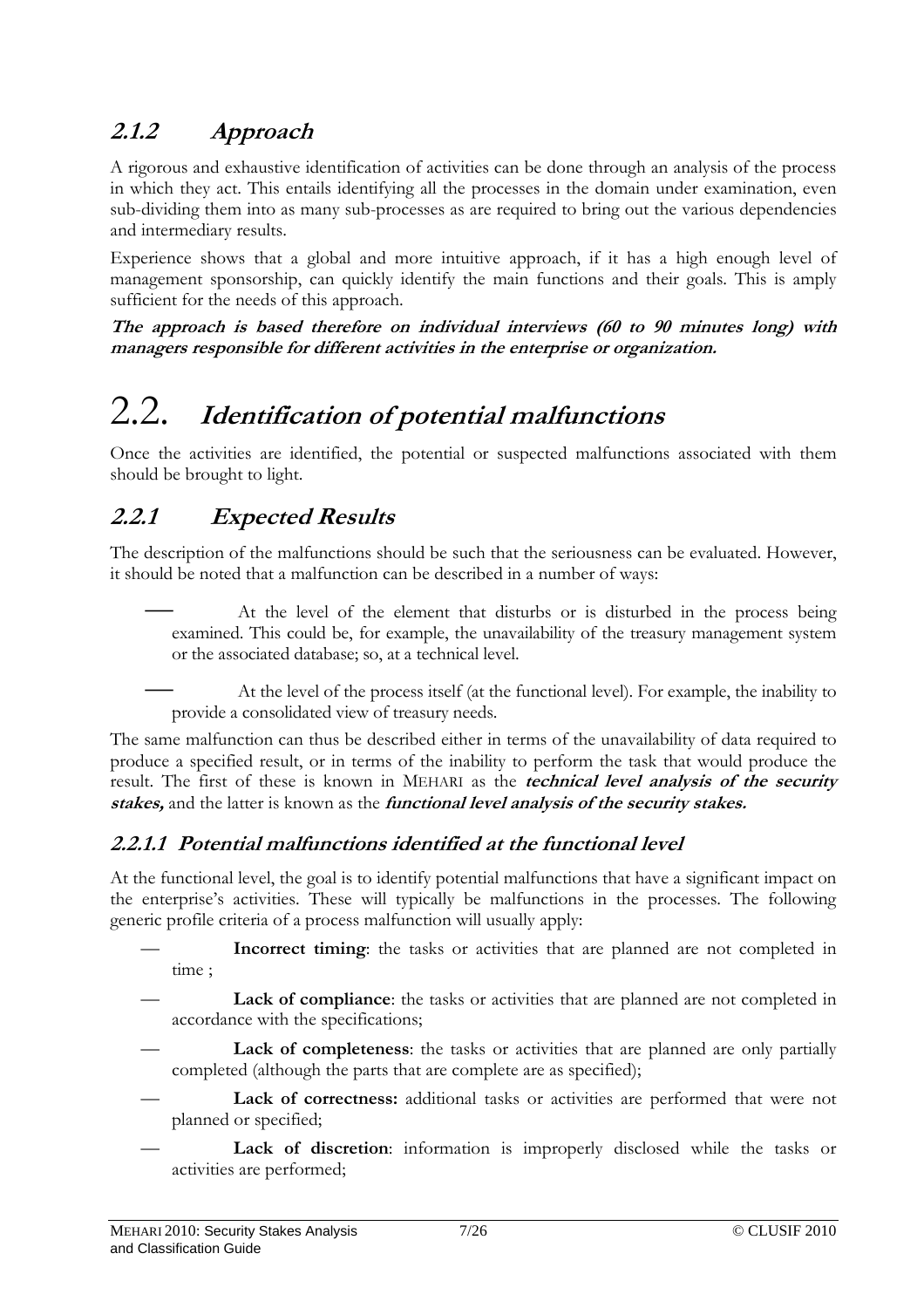Lack of Control: the tasks or activities are performed and completed as planned but without any control or visibility of their execution.

It is, therefore, possible to describe a malfunction in terms of the task or activity that is concerned by the kind of malfunction.

It is also often useful to describe the potential consequences, so as to better apprehend their seriousness.

So, using the hypothetical example of improper disclosure of employees' salaries, it is worth identifying the potential consequences: strike action, obligation to make numerous pay rises for certain categories of personnel, de-motivation of personnel, and so on.

Likewise, if the imagined malfunction concerns changes to pay, it is worth identifying whether the potential consequences involve fraud and the loss of money, or strike action on the part of staff (or their de-motivation), or the need to make numerous and complicated corrections.

#### **Each malfunction, at the functional level, should be described as a change to the business process. Thus it should be described in terms of the process or activity concerned, as well as by the type of malfunction and the type of potential consequences.**

Using the treasury management example, mentioned above:

| l Function                               | <b>Goals and expected results</b>                                                             |
|------------------------------------------|-----------------------------------------------------------------------------------------------|
| Delay in payment into treasury accounts. | Inability to pay suppliers, implying an interruption of deliveries and thus of<br>production. |

## **2.2.1.2 Potential malfunctions identified at the technical level**

At the technical level, the goal is to identify significant malfunctions in the deployment of assets required for the enterprise or organization.

The assets being deployed might be:

Physical assets:

- Common assets for any enterprise (office space, office equipment, telephones and faxes, other more specific equipment, etc.);
- IT assets (servers, workstations, data networks, etc.);
- Documentary assets in general, and those specific to the task or activity;
- Communication assets (postmail, telephone networks, etc.).
- « Soft » assets:
- Data (files, databases, reference elements specific to requirements of the activity);
- Programs (basic software, applications, etc.)
- Human resources and assets:
	- The staff required (competence, delegation and decision, etc.).

The classic types of malfunction are the **loss of availability, of integrity or of confidentiality**.

In the same way as for functional level malfunctions, and for the same reasons, it is also often useful to describe the potential consequences, so as to better apprehend their seriousness.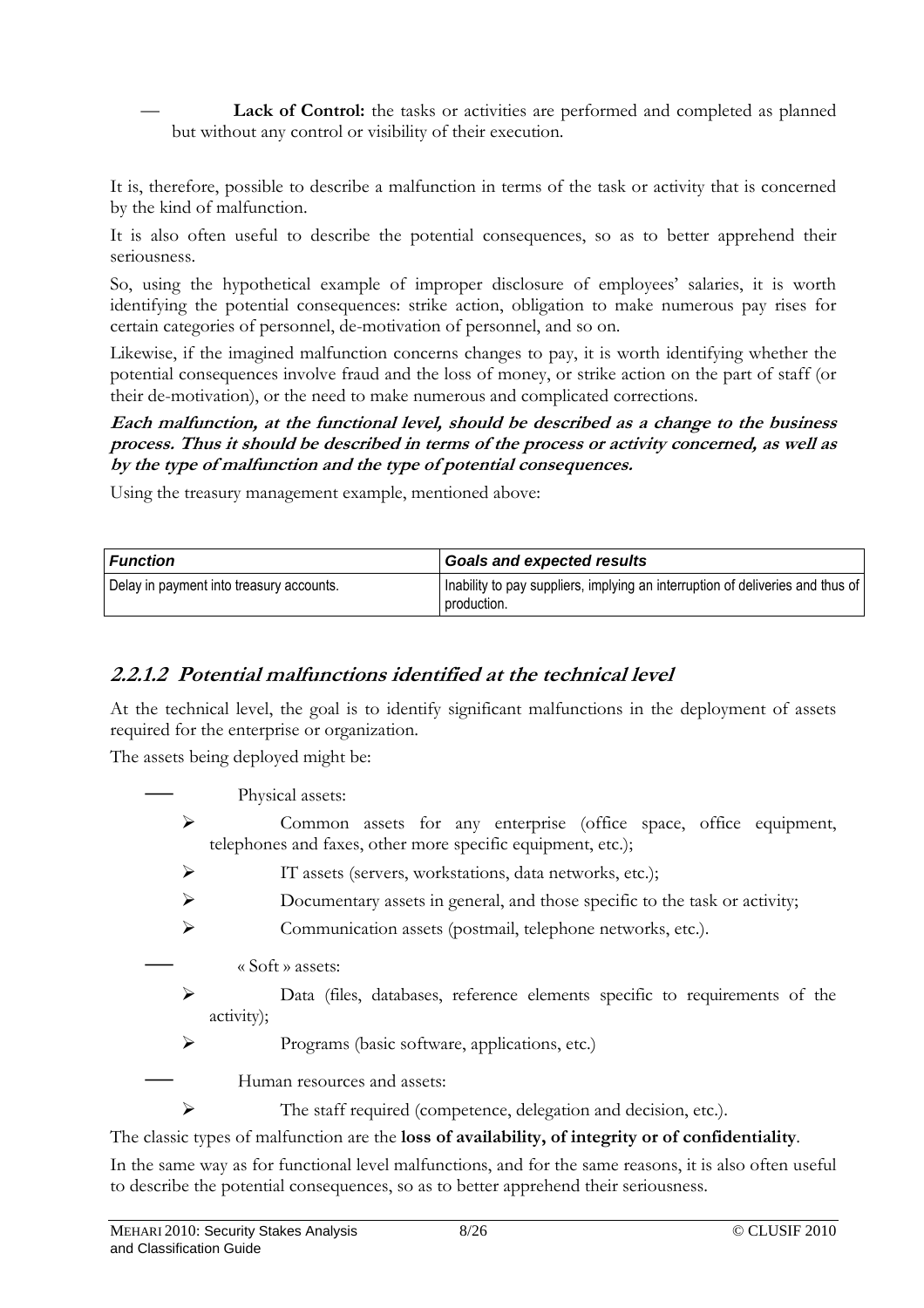#### **The technical malfunctions thus identified will be described in terms of the degradation that might occur at the level of the assets used by the process, and of the consequences of such degradation.**

Using the previous treasury example, we get:

| <b>Malfunction</b>                                                               | <b>Consequences</b>                                                                                                                         |  |  |  |  |  |  |  |  |  |
|----------------------------------------------------------------------------------|---------------------------------------------------------------------------------------------------------------------------------------------|--|--|--|--|--|--|--|--|--|
| Treasury database unavailable<br>Management of the Treasury database unavailable | Delays in payments to accounts, which implies an inability to pay<br>suppliers, which in turn leads to an interruption of deliveries and of |  |  |  |  |  |  |  |  |  |
|                                                                                  | production.                                                                                                                                 |  |  |  |  |  |  |  |  |  |

## **Note:**

The example used highlights the duplication of results. A given malfunction can, effectively, be expressed as well at a functional or technical level. However, technical level descriptions can have a number of consequences, and they will be less durable as they depend on the technologies that are used. It is therefore preferable to give priority to the functional level descriptions.

# **2.2.2 Approach**

Here again a very systematic approach could be used, based on a process analysis and imagining all possible « deviations » in the process and sub-processes: incoherent results, delays in (or absence of) results, indiscretion, etc.

Experience shows that an appropriate level of responsibility in the organization will rapidly identify the main malfunctions through a more global approach, which comes down to asking managers what it is that they fear the most or what presents their major worry.

At a functional level, they know the critical processes perfectly well. At a technical level, even if they cannot make an exhaustive list of the applications and databases used, they can certainly describe them globally using generic terms that will suffice ("pay", for those programs and applications concerned, for example).

**The description of malfunctions, whether at a functional or technical level, can thus be constituted through individual interviews, as previously mentioned, with the managers of the various activities in the enterprise or organization.** 

# 2.3. **Security stakes analysis: evaluating the seriousness of identified malfunctions**

The third phase in determining the malfunction value scale aims to **evaluate the seriousness of the malfunctions previously identified**. To do this, a standard seriousness scale should be used as a reference.

## **2.3.1 The seriousness scale**

MEHARI identifies 4 levels of seriousness or criticality. These are noted from 1 to 4. their general definitions are described below:

## **Level 4: Vital**

 At this level, the potential risk is very serious, and even the existence and survival of the entity (or at least one of its main activities) is in danger.

 If such a malfunction were to occur, it would concern the entire workforce, and they may feel that their jobs are threatened.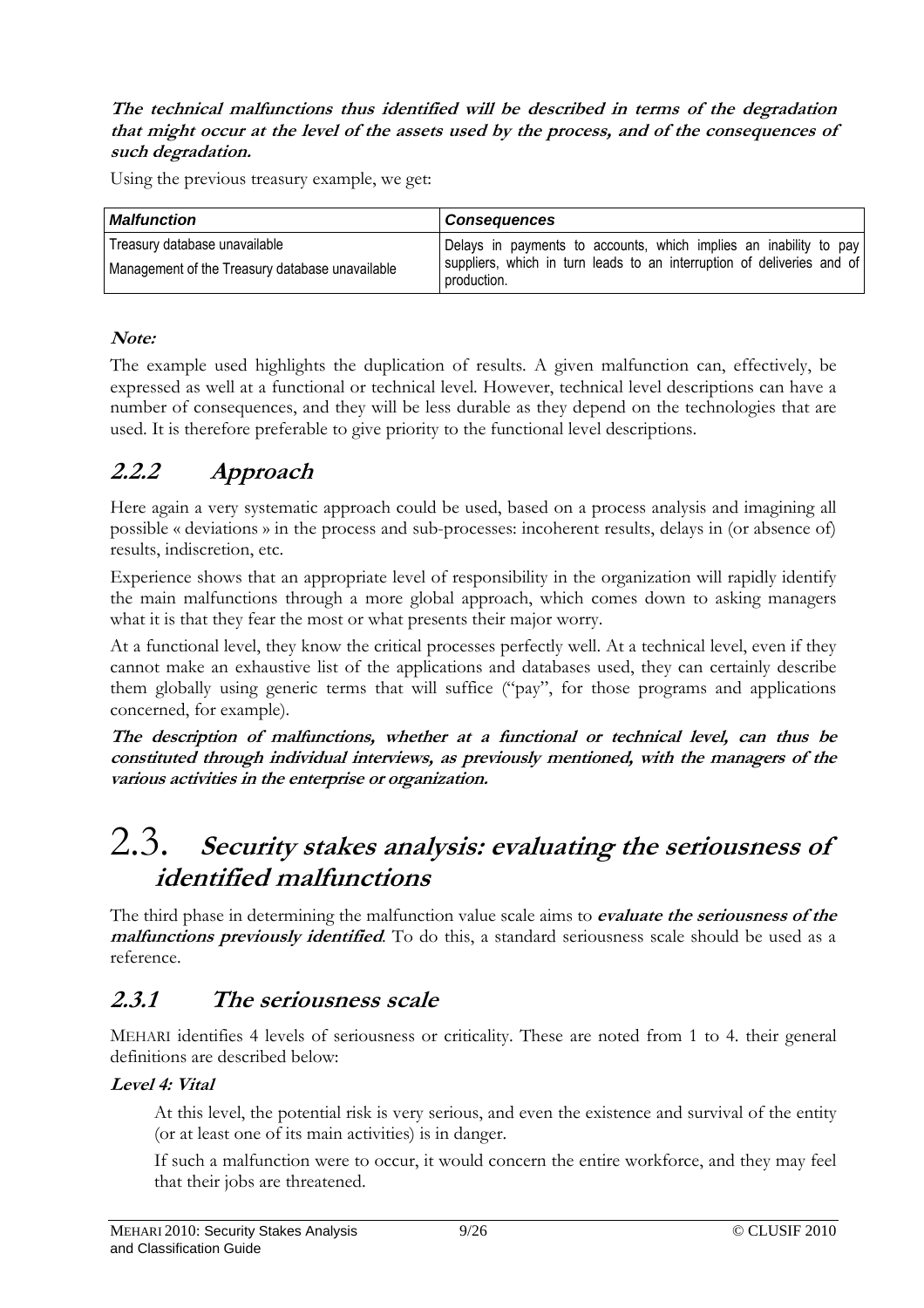For organizations, such as public services, whose function cannot be questioned, this level of seriousness could well lead to a transfer to another government department, or to the private sector.

 For commercial companies, and in financial terms, it is worth considering that such a malfunction would generate losses of such a level that shareholders would pull out (and result in drastic drops in share prices).

 In human medicine, this would be the equivalent of an "extremely bad" accident or illness, or where doctors reserve their judgment.

 Should the organization survive such a malfunction, there would be serious and durable consequences.

#### **Level 3: Very Serious**

 These malfunctions are considered very serious at the level of the entity, although its future would not be at risk.

 At this seriousness level, all (or, at least, a large part) of the personnel is concerned, in working conditions and social relations, but their jobs are not directly at risk.

 In financial terms, this would have a seriously negative impact on the profits for the period, although there would not be a massive pull-out by shareholders.

 In terms of public image, this level of malfunction often damages the organization's reputation to such an extent that it would take several months to restore it, even if the financial impact cannot be precisely evaluated.

 Accidents that lead to months of organizational disorder for an enterprise would also be evaluated at this level.

#### **Level 2: Serious**

 Malfunctions at this level would have a clear impact on the entity's operations, results or image, but are globally manageable.

 Only a limited part of the staff would be involved in dealing with the consequences of the malfunction, with a significant impact on their working conditions.

## **Level 1: Not significant**

At this level, any resulting damage would have no significant impact on the results or image of the entity, even if some staff members are deeply involved in re-establishing the original status.

## **2.3.2 Malfunction criteria and criticality thresholds: elementary results**

The identified malfunctions do not necessarily have a single and unique seriousness. On the contrary, in many cases the malfunctions need to be characterized by one or more parameters that are key to the seriousness level.

For example, a delay in completion of a process is a malfunction whose seriousness will generally depend on the quantitative lateness and the number of people impacted by the delay.

#### **For each malfunction, the significant parameters should be defined, with the threshold values that move the malfunction from one seriousness level to another.**

The criticality criteria and their corresponding thresholds will therefore enable the evaluation of the seriousness of each malfunction, from the malfunction that has minimal impact, to one that is vital to the entity in question.

As an example, and using the earlier case study, the malfunction would produce the following table: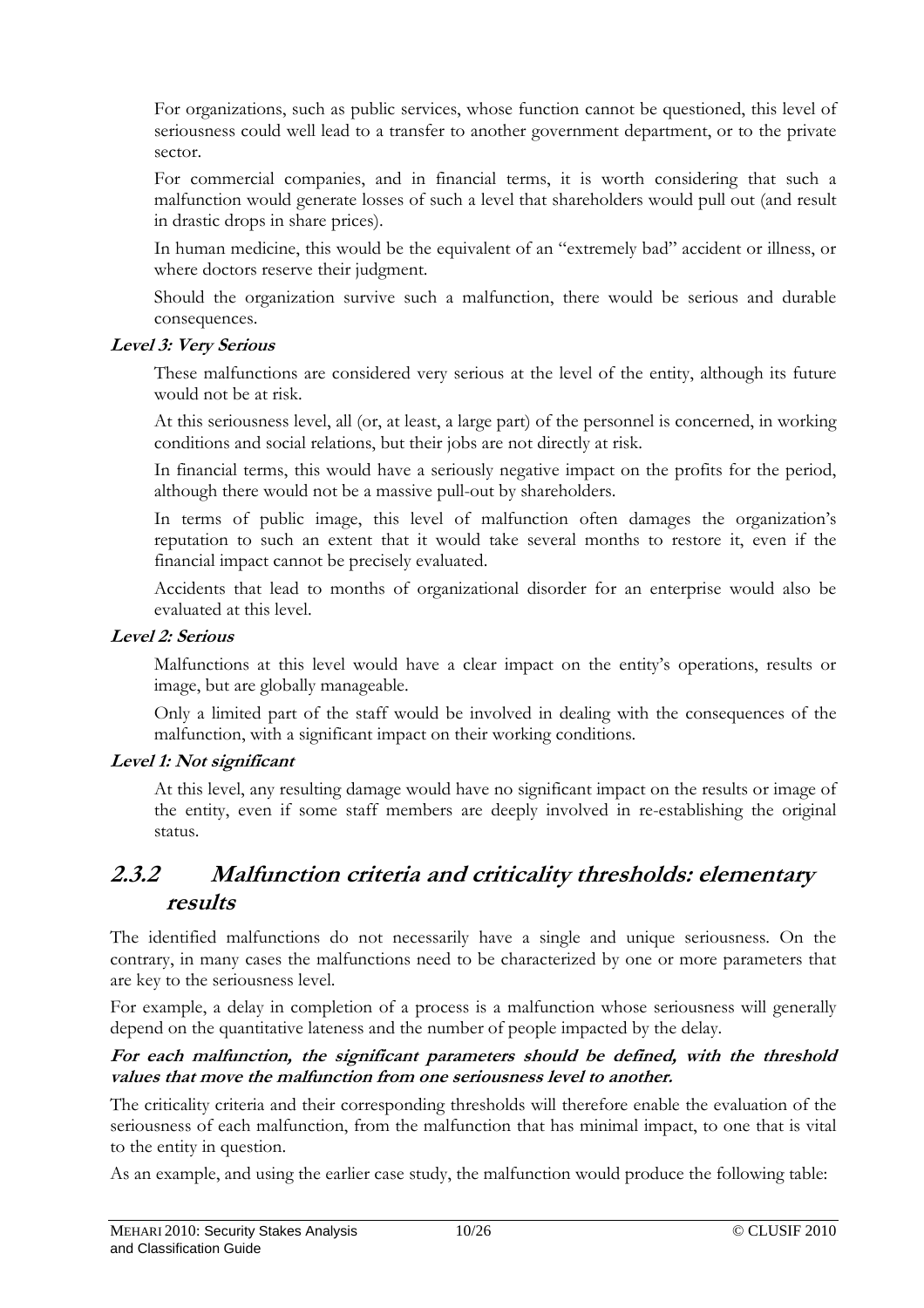| <b>Malfunction</b>                                                                                                                                | Level 1              | Level 2                                  | Level 3                        | Level 4 |  |  |  |
|---------------------------------------------------------------------------------------------------------------------------------------------------|----------------------|------------------------------------------|--------------------------------|---------|--|--|--|
|                                                                                                                                                   | <b>Insignificant</b> | <b>Serious</b>                           | <b>Very Serious</b>            | Vital   |  |  |  |
| to keep bank accounts   Duration : less than<br>Inability<br>provisioned,<br>because   4 hours<br>properly<br>treasury databases are unavailable. |                      | Duration : between<br>4 hours and 2 days | Duration : more than<br>2 davs |         |  |  |  |

# **2.3.3 Approach**

The identification of malfunction criteria and the evaluation of criticality thresholds will be made during interviews with operational managers in the enterprise. During the same interview (of 60 to 90 minutes duration) the activity will also be defined, as well as the identification of potential malfunctions, and the determination of their criticality as a function of significant parameters.

**Elementary results of each interview will therefore consist of a description of these activities and of potential malfunctions, and an evaluation of their seriousness level.** 

# 2.4. **Malfunction value scale**

A compilation of the various results will then be made for each activity.

A partial example<sup>2</sup> is shown below, for an HR activity.

| Malfunction                                                                             | Level 1                                           | Level 2                                                       | Level 3                                                       | Level 4                  |
|-----------------------------------------------------------------------------------------|---------------------------------------------------|---------------------------------------------------------------|---------------------------------------------------------------|--------------------------|
|                                                                                         | Insignificant                                     | Serious                                                       | Very Serious                                                  | Vital                    |
| Falsification of pay data,<br>leading to fraud                                          | $Loss < 0.1$ M $\epsilon$                         | Loss between<br>$0.1 \text{ M} \in \text{\&} 1 \text{ M} \in$ | Loss between 1<br>and 10 M $\epsilon$                         | $Loss > 10$ M $\epsilon$ |
| Disclosure of personal<br>information                                                   | Disclosure of an<br>employee's salary             | Disclosure of<br>the salaries of all<br>employees             | Repeated<br>disclosure of the<br>salaries of all<br>employees |                          |
| Late payment of salaries                                                                | Delay $\leq$ 2 days                               | Delay between $2  $ Delay $> 15$ days<br>and 15 days          |                                                               |                          |
| Destruction of basic data<br>used for paying salaries<br>(calculations &<br>parameters) | Deletion of recent<br>data (during last<br>month) | Deletion of<br>previous year's<br>data                        | Deletion of all<br>data and<br>historical traces              |                          |

Having thus examined each activity, the compilation of results will provide malfunction value scales for each activity, and at a global, corporate, level of the organization or company.

The resulting value scale is simply a documentary compilation of all the types of malfunction and their critical thresholds, and can be seen as a formalization step. Experience shows that compiling all malfunction types, and their critical thresholds, can show up discrepancies that would not be seen at the level of individual activities. .

## **A consolidation step is therefore required.**

In any case, any conclusions or action items that can be deduced from the value scale, or use it, will

 $\overline{a}$ 

<sup>2</sup> In the example, the values and criteria are only used to illustrate the principle, and should in no case be taken as standards for application in real cases.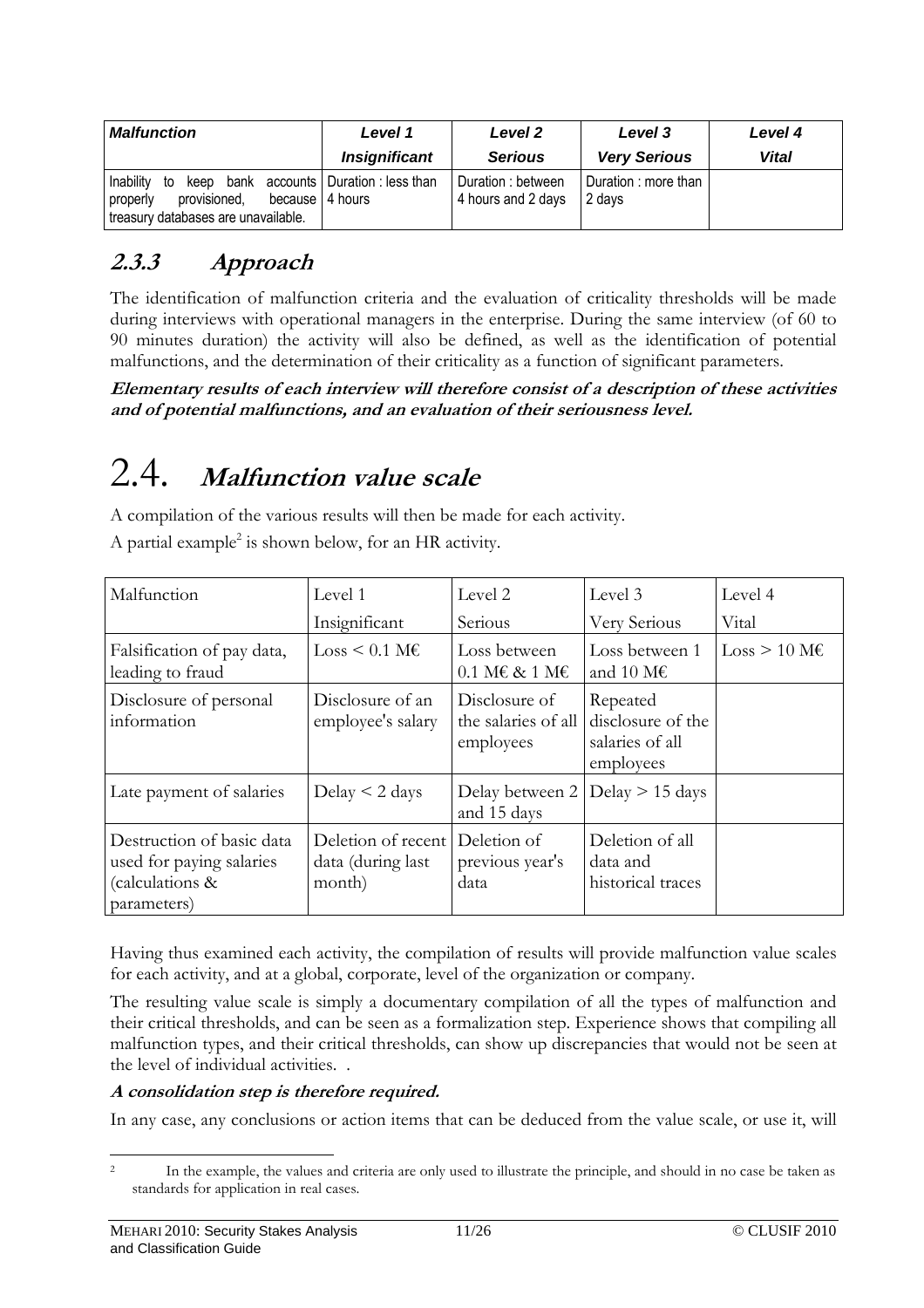only be taken seriously if the value scale reflects a true consensus of opinion of the managers of the entity.

**It is strongly recommended that there be a real discussion, and that a consensus of opinion be sought concerning the value scale, with management agreement on it. The final outcome will be a validated malfunction value scale.** 

A complete example is given in Appendix 1.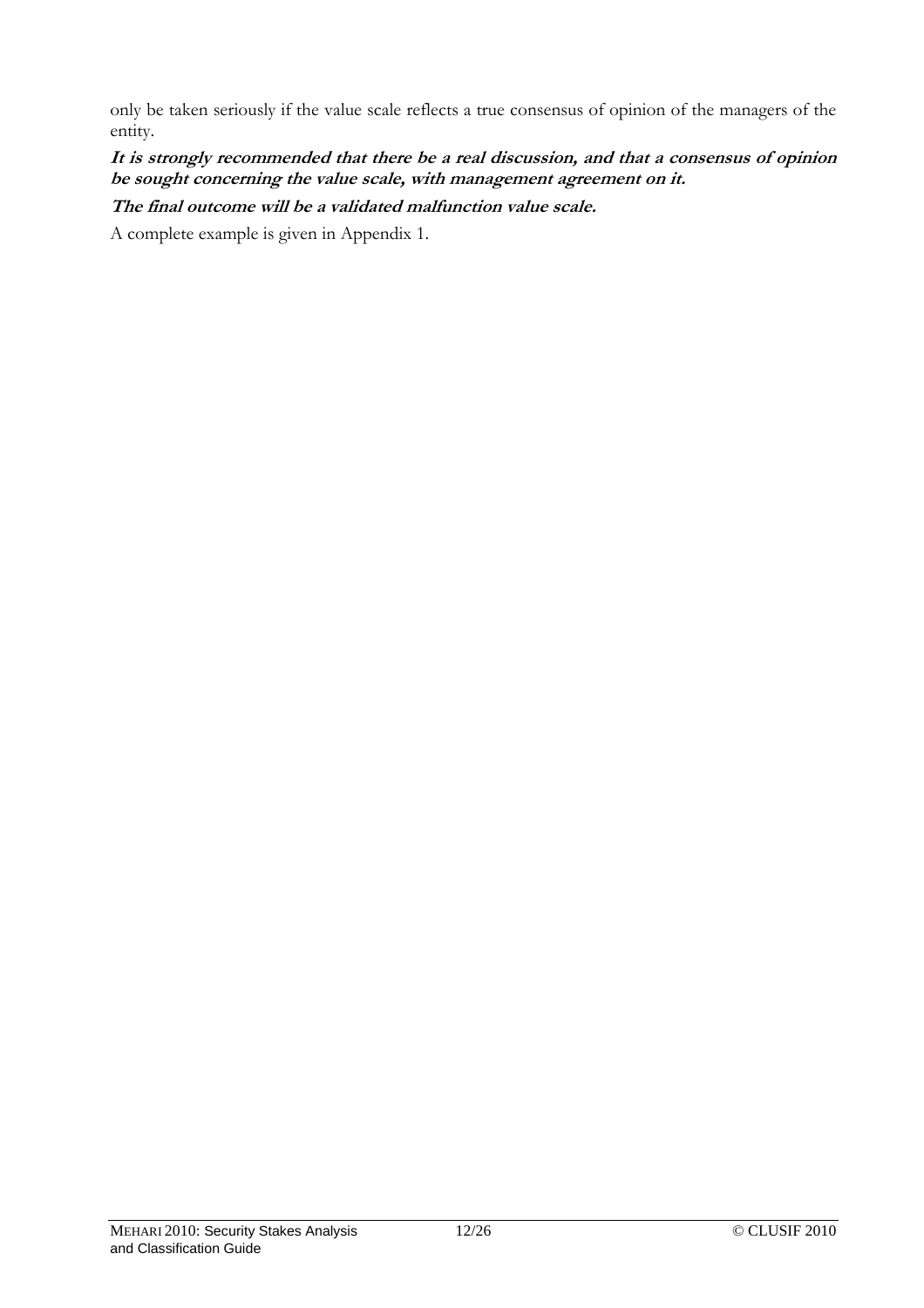# 3.**Classification of information and supporting assets**

The malfunction value scale is the main result of a security stakes analysis. It is directly linked to the fundamental activities and processes of the enterprise or organization.

This being said, the risk analysis mechanisms, and certain more systematic approaches used for choosing solutions or building action plans, require that the malfunctions (initially expressed in activity-dependant terms) be reformulated in technical terms relating to assets attached to the information system, in the broadest sense of the word. Examples are: loss of confidentiality of such and such database, unavailability of a given server, etc.

This reformulation consists in defining the value scale in the form of "classification".

This complementary formalization consists in:

— Identifying the assets that must be classified (information, services, information system components, devices, etc.).

— Qualifying each asset as a function of:

- $\triangleright$  How it could bring about an identified malfunction
- $\triangleright$  The resulting seriousness.

Classification or valuation of information and supporting assets aims to produce "labels" that can be put on each asset so that people who use the asset are informed of its importance in security.

# 3.1. **Identifying assets to be classified**

All assets could potentially be individually classified, whether information or supporting elements (like site, processing elements, or network and communications ones).

In practice, it is more efficient to group information, objects, or assets having similar roles, and which require the same type and level of protection. So, an application and its associated tools, a set of database tables, etc., will often be grouped together for classification purposes.

### **Not all of the assets that can be identified in an entity should be individually classified. They should be grouped. It will be these groups of information and assets that will be classified.**

Whatever, it is practical and efficient to distinguish between

\* The assets, either primary or supporting, that are specifically linked to given processes or activity domains, on the one hand;

\* Shared infrastructure elements and common services, used by the various activity domains, on the other.

# **3.1.1 Identifying elements linked to business processes**

For those elements and assets that are linked to business processes or activity domains, it is recommended to start with a list of processes or activities (or IT applications). These really should be united into homogeneous groups, as explained above. For each process, application or activity domain, the assets that need to be classified should be identified.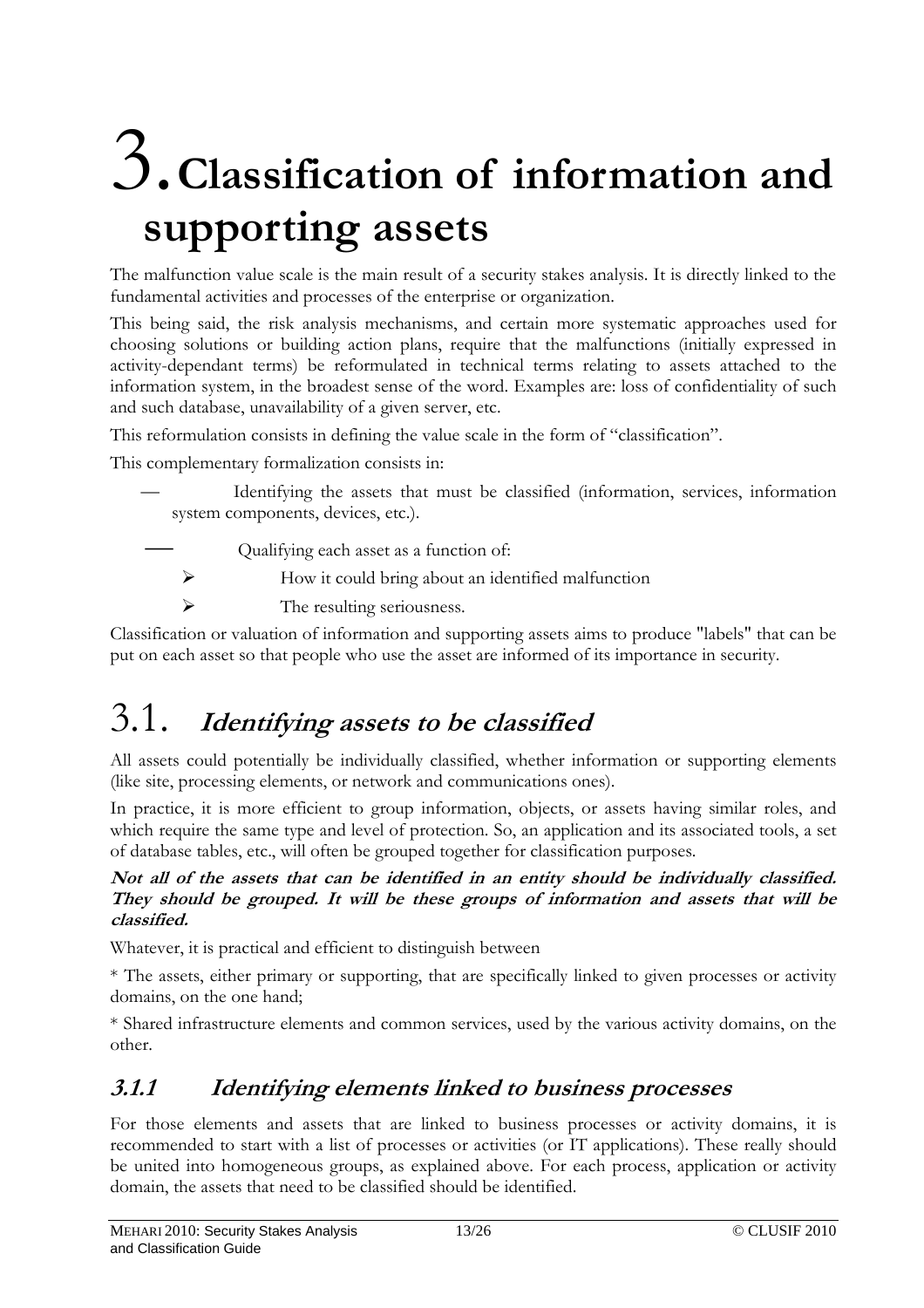As stated in the "*MEHARI: Fundamental Concepts and Functional specifications*" document, the assets identified must correspond to the organizations'' requirements and belong to three categories:

- the services (either general or ITC related),
- the data necessary for the services to operate,
- the transverse processes either for compliance to a regulation or for the management of security itself.

These assets are called "primary assets" and a typology is listed below:

#### **Assets of the category Services**

Network services

Application services

Common/shared office services

Common system services: emailing, archiving, printing, edition, etc.

User interface services and peripherals (PC, local printers, peripherals, specific interfaces, etc.)

Telecommunication services (voice, faxes, video-conferencing, etc.)

 Common services for the working environment of the staff (offices, power supply, air conditioning, etc.)

Classical mail services and treatment

#### **Assets of the category Data**

Data files or databases associated to applications

Exchanges data, screens, data individually sensitive

Office related files

Written or printed information available to users and personal archives

Mail (Classical or electronic) and faxes

Archives

#### **Assets of the category Management processes**

Processes related to laws, regulations and contractual requirements

Processes for the management of information security

#### **Primary assets correspond to the requirements of the organizations and it is at this level that the importance of this requirement will have to be assessed, this level will be used for the evaluation of the level of risk. These assets need to be classified.**

 MEHARI 2010 knowledge base provides three tables, called T1 to T3, and an example of their filling is proposed below: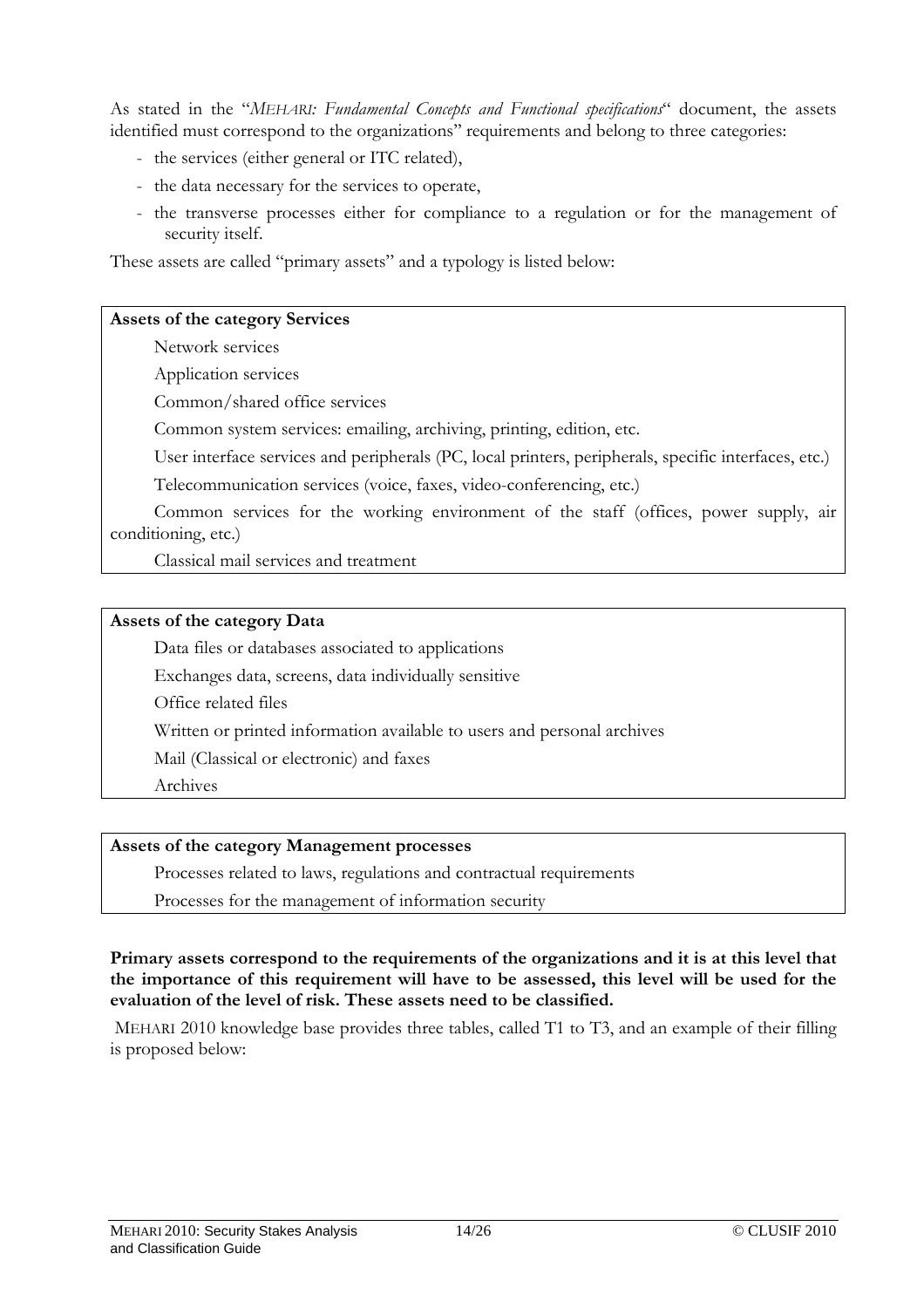| Table T1                                                                                                        | <b>CLASSIFICATION OF DATA</b> |                |                |                                                                          |                |                              |                         |                         |                |                |                           |                       |                                                         |                 |                |                         |                   |              |                         |              |                         |                                |   |                |                                                |              |                         |                                 |                |
|-----------------------------------------------------------------------------------------------------------------|-------------------------------|----------------|----------------|--------------------------------------------------------------------------|----------------|------------------------------|-------------------------|-------------------------|----------------|----------------|---------------------------|-----------------------|---------------------------------------------------------|-----------------|----------------|-------------------------|-------------------|--------------|-------------------------|--------------|-------------------------|--------------------------------|---|----------------|------------------------------------------------|--------------|-------------------------|---------------------------------|----------------|
| <b>Business processes, domains of application</b><br>or activity,<br>Application data<br><b>Common services</b> |                               | (data bases)   |                | Application data<br>individually<br>sensible<br>(transient,<br>Messages) |                | <b>Shared Office</b><br>data |                         | Personal Office<br>data |                |                | Personal<br>docu<br>ments | Listings<br>or prints |                                                         | Electronic mail |                |                         | Snail mail<br>Fax |              | docu<br>ments           | Archived     |                         | <b>Digitalized</b><br>archives |   |                | web data<br>on-line (external)<br>or internal) |              |                         |                                 |                |
|                                                                                                                 | A                             | п.             | $\mathbb{C}$   | A                                                                        |                | $\mathbf{C}$                 | $\mathbf{A}$            |                         | c              | A              |                           | c                     | $\blacktriangle$                                        | C               | c              | $\blacktriangle$        | $\mathbf{1}$      | c            | $\Delta$                |              | C.                      | A                              | c | A              | -11                                            | $\mathbf C$  | A                       |                                 | $\Gamma$       |
| <b>Column name for Classif</b>                                                                                  |                               |                |                |                                                                          |                |                              |                         |                         |                |                |                           |                       | 001 001 001 001 006 006 006 002 002 002 003 003 003 004 | D <sub>0</sub>  | <b>D05</b>     |                         |                   |              |                         |              |                         | 007 007 007 008 008 008 009    |   |                |                                                |              |                         | 009 010 010 010 011 011 011 011 |                |
| <b>Business Process</b>                                                                                         |                               |                |                |                                                                          |                |                              |                         |                         |                |                |                           |                       |                                                         |                 |                |                         |                   |              |                         |              |                         |                                |   |                |                                                |              |                         |                                 |                |
| Domain 1: Human resources                                                                                       | $\overline{2}$                | 3              | $\overline{2}$ | $\overline{2}$                                                           | 3              | $\overline{2}$               |                         |                         | з              |                |                           | 3                     | $\overline{2}$                                          |                 | $\overline{2}$ |                         |                   | $\mathbf{z}$ |                         |              | $\mathbf{2}$            | 2                              |   |                |                                                | 3            |                         |                                 | $\overline{2}$ |
| Domain 2 : Sales management                                                                                     | $\mathbf{2}$                  | $\overline{2}$ |                | $\overline{2}$                                                           | $\mathbf{2}$   |                              | $\mathbf{1}$            | 3                       | 3              |                |                           | 3                     |                                                         | 3               |                | 3                       | $\overline{2}$    |              | 3                       | $\mathbf{2}$ |                         |                                | 3 |                | 3                                              | 3            | 3                       | $\overline{2}$                  |                |
| Domain 3 : Strategic planning                                                                                   |                               |                |                |                                                                          |                |                              | $\overline{2}$          | $\overline{2}$          | 3              | $\overline{2}$ | $\overline{2}$            | 3                     |                                                         | 3               | 3              | $\overline{2}$          | 3                 | 3            | $\overline{2}$          | 3            | $\overline{\mathbf{3}}$ |                                | 3 | $\overline{2}$ | $\overline{2}$                                 | 3            | $\overline{2}$          | 3                               | 3              |
| Domain 4 : finance and accounting                                                                               | $\mathbf{2}^{\prime}$         | $\overline{2}$ | з              | $\overline{2}$                                                           | $\overline{2}$ | 3                            |                         |                         |                | 2              | $\overline{2}$            | з                     | 3                                                       |                 | $\overline{2}$ |                         |                   |              |                         |              |                         |                                |   | 3              |                                                |              |                         |                                 |                |
| Domain 5                                                                                                        | $\overline{2}$                | 3              | -1             | $\overline{2}$                                                           | з              | -1                           | $\overline{2}$          | 3.                      | $\overline{1}$ | 2              | 3                         |                       |                                                         |                 |                |                         |                   |              |                         |              |                         |                                |   | $\overline{2}$ | 3                                              | $\mathbf{1}$ |                         |                                 |                |
| Domain 0 . Computer aided design                                                                                | э                             | 3 <sub>1</sub> | э              | а                                                                        | э              | а                            | $\mathbf{3}$            | э                       | а              | э              | э                         | а                     |                                                         |                 |                |                         |                   |              |                         |              |                         |                                |   |                |                                                |              |                         |                                 |                |
| Domain 7 : web oite for e commerce                                                                              | 3.                            | з              | 1              | з                                                                        | 2              | -1                           |                         | 4                       | -1             |                |                           | -1                    |                                                         |                 |                |                         |                   |              |                         |              |                         |                                |   |                |                                                |              |                         |                                 |                |
|                                                                                                                 |                               |                |                |                                                                          |                |                              |                         |                         |                |                |                           |                       |                                                         |                 |                |                         |                   |              |                         |              |                         |                                |   |                |                                                |              |                         |                                 |                |
| Domain N                                                                                                        |                               |                |                |                                                                          |                |                              |                         |                         |                |                |                           |                       |                                                         |                 |                |                         |                   |              |                         |              |                         |                                |   |                |                                                |              |                         |                                 |                |
| <b>Transverse Processes</b>                                                                                     |                               |                |                |                                                                          |                |                              |                         |                         |                |                |                           |                       |                                                         |                 |                |                         |                   |              |                         |              |                         |                                |   |                |                                                |              |                         |                                 |                |
| Overall Management & policy                                                                                     |                               |                | з              | 3                                                                        |                |                              |                         |                         |                |                |                           |                       |                                                         |                 |                |                         |                   |              |                         |              |                         |                                |   |                |                                                |              |                         |                                 |                |
| <b>Classification</b>                                                                                           | 3                             | 3              |                | $\overline{\mathbf{3}}$                                                  | 3              |                              | $\overline{\mathbf{3}}$ | 3                       | 3              | $\overline{3}$ | 3                         | 3                     | 2                                                       | 3               | 3              | $\overline{\mathbf{3}}$ | 3                 | l y          | $\overline{\mathbf{3}}$ | 3            |                         | $\overline{2}$                 | 2 | 3              | 3                                              | 3            | $\overline{\mathbf{3}}$ | 3                               |                |

|  |  | Table T1. Classification of Data assets |  |
|--|--|-----------------------------------------|--|
|--|--|-----------------------------------------|--|

| <b>Table T2</b>                                                                      |                                                      |                         |                                                        |                |                             |                         |            |                                         |                | <b>CLASSIFICATION OF SERVICES</b>          |                                                         |                |                                      |                |                                                      |                                   |                |
|--------------------------------------------------------------------------------------|------------------------------------------------------|-------------------------|--------------------------------------------------------|----------------|-----------------------------|-------------------------|------------|-----------------------------------------|----------------|--------------------------------------------|---------------------------------------------------------|----------------|--------------------------------------|----------------|------------------------------------------------------|-----------------------------------|----------------|
| Business processes, domains of<br>application or activity,<br><b>Common services</b> | <b>Extended</b><br><b>Network</b><br><b>Services</b> |                         | <b>Local Area</b><br><b>Network</b><br><b>Services</b> |                | <b>Application Services</b> |                         |            | <b>Shared Office</b><br><b>Services</b> |                | Users'<br>disposal of<br><b>Equipments</b> | <b>IT Services</b><br>(Systems,<br>peripherals,<br>etc. |                | <b>Web editing</b><br><b>Service</b> |                | <b>Common</b><br>Services.<br>working<br>environment | <b>Telecom</b><br><b>Services</b> |                |
|                                                                                      | А                                                    |                         | А                                                      |                | А                           |                         | C          | А                                       |                | A                                          | A                                                       |                | А                                    |                | A                                                    | А                                 |                |
| Column name for Classif                                                              | <b>R01</b>                                           | <b>R01</b>              | <b>R02</b>                                             | <b>R02</b>     | <b>S01</b>                  | <b>S01</b>              | <b>S01</b> | <b>S02</b>                              | <b>S02</b>     | <b>S03</b>                                 | <b>S04</b>                                              | <b>S04</b>     | <b>S05</b>                           | <b>S05</b>     | G01                                                  | G <sub>02</sub>                   | G02            |
| <b>Business Process</b>                                                              |                                                      |                         |                                                        |                |                             |                         |            |                                         |                |                                            |                                                         |                |                                      |                |                                                      |                                   |                |
| Domain 1 : Human ressources                                                          | 4                                                    |                         | $\overline{2}$                                         | 3              | $\overline{2}$              | 3                       |            |                                         |                |                                            |                                                         |                |                                      |                |                                                      | ٠                                 |                |
| Domain 2 : Sales management                                                          | $\overline{2}$                                       | $\overline{2}$          | $\overline{2}$                                         | $\overline{2}$ | $\overline{2}$              | $\overline{2}$          | 4          |                                         | a              |                                            | 3                                                       | $\overline{2}$ | 3                                    | $\overline{2}$ | 3                                                    | 3                                 | $\overline{2}$ |
| Domain 3 : Strategic planning                                                        |                                                      |                         | $\overline{2}$                                         | $\overline{2}$ |                             |                         |            | $\overline{2}$                          | $\overline{2}$ | $\overline{2}$                             |                                                         |                |                                      |                |                                                      |                                   |                |
| Domain 4 : Finance and accounting                                                    | $\overline{a}$                                       | $\overline{2}$          | $\overline{2}$                                         | $\overline{2}$ | $\overline{2}$              | $\overline{2}$          | 3          |                                         |                |                                            |                                                         |                |                                      |                |                                                      |                                   |                |
| Domain 5                                                                             | $\overline{2}$                                       | $\overline{\mathbf{3}}$ | $\overline{2}$                                         | 3              | $\overline{2}$              | $\overline{\mathbf{3}}$ |            | $\overline{2}$                          | 3              | $\overline{2}$                             |                                                         |                |                                      |                |                                                      |                                   |                |
| Domain 6 : Computer Aided Design                                                     | 3                                                    | 3                       | 3                                                      | 3              | 3                           | 3                       | 3          | 3                                       | 3              | 3                                          |                                                         |                |                                      |                |                                                      |                                   |                |
| Domain 7 : e-commerce Web site                                                       | 3                                                    | 3                       | 3                                                      | 3              | 3                           | 3                       |            |                                         |                |                                            |                                                         |                |                                      |                |                                                      |                                   |                |
| Domain N                                                                             |                                                      |                         |                                                        |                |                             |                         |            |                                         |                |                                            |                                                         |                |                                      |                |                                                      |                                   |                |
| <b>Transverse Processes</b>                                                          |                                                      |                         |                                                        |                |                             |                         |            |                                         |                |                                            |                                                         |                |                                      |                |                                                      |                                   |                |
|                                                                                      |                                                      |                         |                                                        |                |                             |                         |            |                                         |                |                                            |                                                         |                |                                      |                |                                                      |                                   |                |
| Overall Management & policy                                                          |                                                      |                         | 3                                                      | 3              |                             |                         |            |                                         |                |                                            |                                                         |                |                                      |                |                                                      |                                   |                |
| <b>Classification</b>                                                                | 3                                                    | 3                       | 3                                                      | 3              | 3                           | 3                       | 4          | 3                                       | 3              | $\overline{\mathbf{3}}$                    | 3                                                       | $\overline{2}$ | 3                                    | 2              | 3                                                    | 3                                 | 2              |

Table T2. Classification of Services assets

| <b>Table T3</b>                                                                      | <b>CLASSIFICATION OF the compliance to LAWS AND REGULATIONS relative to</b> |                            |                               |                       |                                             |                                                   |  |  |  |  |  |  |  |
|--------------------------------------------------------------------------------------|-----------------------------------------------------------------------------|----------------------------|-------------------------------|-----------------------|---------------------------------------------|---------------------------------------------------|--|--|--|--|--|--|--|
| Business processes, domains of<br>application or activity,<br><b>Common services</b> | personal<br>information<br>protection                                       | financial<br>communication | digital accounting<br>control | intellectual property | the protection of<br>information<br>systems | people safety and<br>protection of<br>environment |  |  |  |  |  |  |  |
|                                                                                      | Е                                                                           | Е                          | Е                             | Е                     | Е                                           | Е                                                 |  |  |  |  |  |  |  |
| Column name for Classif                                                              | C <sub>01</sub>                                                             | C <sub>02</sub>            | C <sub>03</sub>               | C <sub>04</sub>       | C <sub>05</sub>                             | C <sub>06</sub>                                   |  |  |  |  |  |  |  |
| <b>Business Process</b>                                                              |                                                                             |                            |                               |                       |                                             |                                                   |  |  |  |  |  |  |  |
| Domain 1: Human ressources                                                           | 3                                                                           |                            | $\overline{2}$                | 3                     | $\overline{2}$                              | $\overline{2}$                                    |  |  |  |  |  |  |  |
| Domain 2 : Sales management                                                          |                                                                             | $\overline{2}$             | $\overline{2}$                |                       | 3                                           |                                                   |  |  |  |  |  |  |  |
| Domain 3 : Strategic planning                                                        |                                                                             |                            | $\overline{2}$                | 2                     | 3                                           |                                                   |  |  |  |  |  |  |  |
| Domain 4 : Finance and accounting                                                    |                                                                             | $\overline{2}$             | 3                             |                       | 3                                           | 2                                                 |  |  |  |  |  |  |  |
| Domain 5                                                                             | 2                                                                           |                            | $\overline{2}$                |                       | $\overline{2}$                              |                                                   |  |  |  |  |  |  |  |
| Domain 6 : Computer Aided Design                                                     |                                                                             |                            |                               | 3                     | 3                                           | 3                                                 |  |  |  |  |  |  |  |
| Domain 7 : e-commerce Web site                                                       | 3                                                                           | 3                          | 3                             | 2                     | 3                                           | $\overline{2}$                                    |  |  |  |  |  |  |  |
|                                                                                      |                                                                             |                            |                               |                       |                                             |                                                   |  |  |  |  |  |  |  |
| Domain N                                                                             |                                                                             |                            |                               |                       |                                             |                                                   |  |  |  |  |  |  |  |
| <b>Transverse Processes</b>                                                          |                                                                             |                            |                               |                       |                                             |                                                   |  |  |  |  |  |  |  |
| Overall Management & policy                                                          |                                                                             |                            | 3                             | 3                     |                                             |                                                   |  |  |  |  |  |  |  |
| <b>Classification</b>                                                                | 3                                                                           | 3                          | 3                             | 3                     | 3                                           | 3                                                 |  |  |  |  |  |  |  |

Table T3 Classification of Management processes assets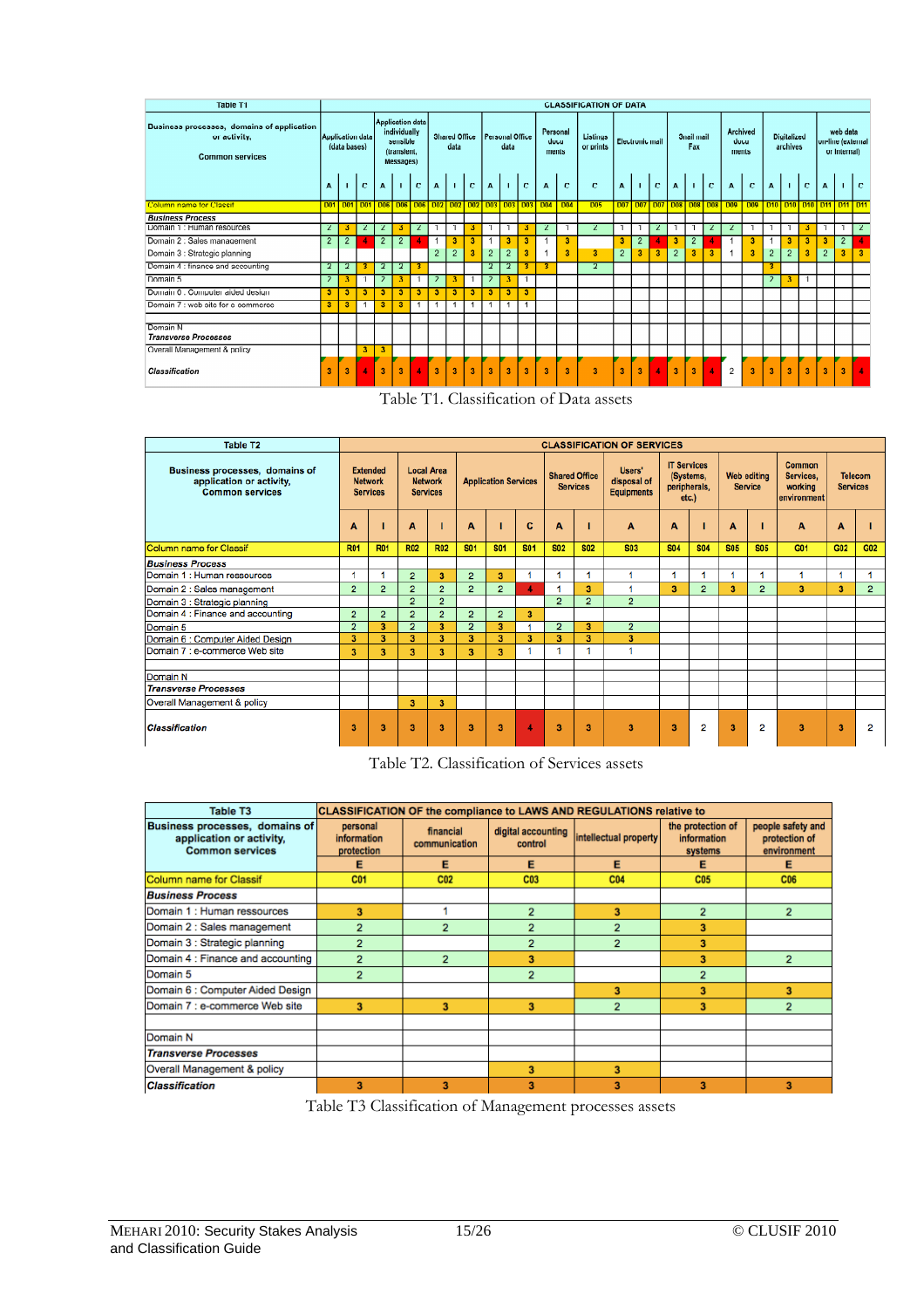# **3.1.2 Identification of elements linked to corporate security policy**

It is always possible that certain common services had not been identified as critical elements during the analysis of the business processes. However, they may be critical (to a greater or lesser extent) to the enterprise or organization as a whole.

This would be the case when, for example, they could influence on the IT planning or development strategy, or when they might impact the professional image of the organization or its support services, whether internally or externally.

These common services should be identified and classified, just as for the business processes mentioned above, allowing to have a corporate view of the security requirements.

# 3.2. **Classification criteria**

The loss of availability, integrity, or confidentiality of an asset may have operational and business consequences which need to be evaluated. The tables above need to be filled with a value (from 1 to 4) for each type of asset and criterion.

For printouts, generally only confidentiality is concerned. However, for written documents and archives, availability can be added to confidentiality.

For services, it is usually loss of availability or integrity that is the main concern. However, confidentiality may also be a concern for certain applications that provide competitive advantage for the entity.

For compliance to laws, regulations or contractual requirements, the classification criterion E ("efficiency") applies, as expressed in Table T3.

# 3.3. **The classification process**

# **3.3.1 Classification of assets supporting business processes**

For each group of assets supporting business processes or an activity domain, an analysis will be made to determine if a loss of confidentiality could lead to one or more possible malfunction, and, if so, what level of malfunction. If several potential malfunctions could result from a loss of confidentiality for a asset, it is the highest classification level of them (on a scale of 1 to 4) that is retained for the confidentiality criterion.

The same applies for the other criteria (availability and integrity) resulting, for each group of assets identified, in a classification value for each criterion (Availability, Integrity, Confidentiality).

The aim of classification is to thereby define, for the identified asset groups, "labels" that will show the levels of consequences of a loss of availability, integrity or confidentiality for each class of asset and for each business activity domain.

# **3.3.2 Classification of assets at a corporate level**

Likewise, for a corporate vision, it is necessary to assess the consequences of an alteration of the assets independently of each business domain individually.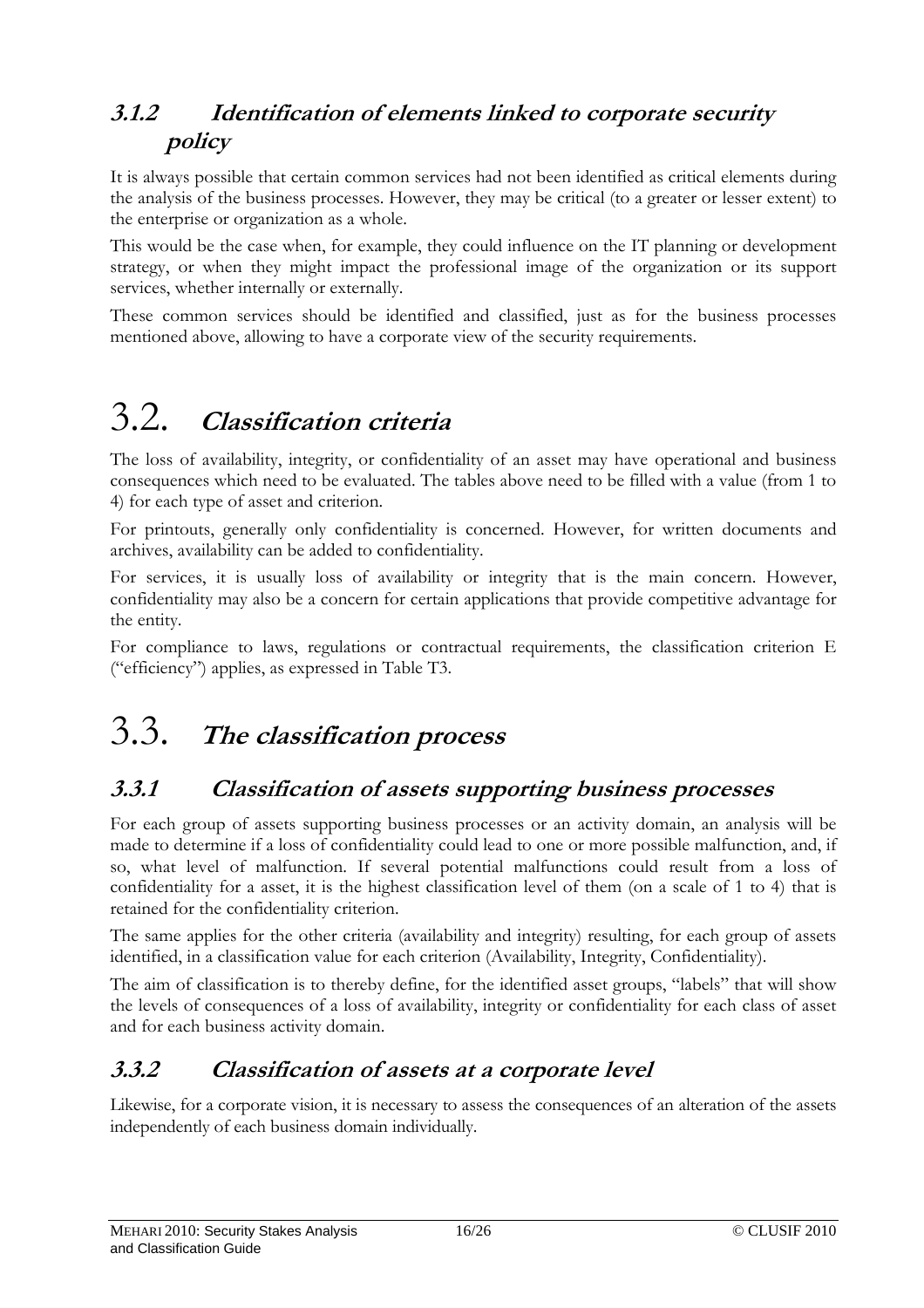# 4.**Building the Intrinsic Impact table**

During the MEHARI risk analysis process, the notion of intrinsic impact of a scenario is introduced. This is the evaluation of the consequences of the occurrence of a risk scenario independently of any security measures.

To be more precise, the MEHARI knowledge base refers to an intrinsic impact table, which can be completed with information from the classification tables discussed earlier.

The process for completing automatically the intrinsic impact table benefits from the asset classification tables (T1 to T3) that were defined and described in the previous section.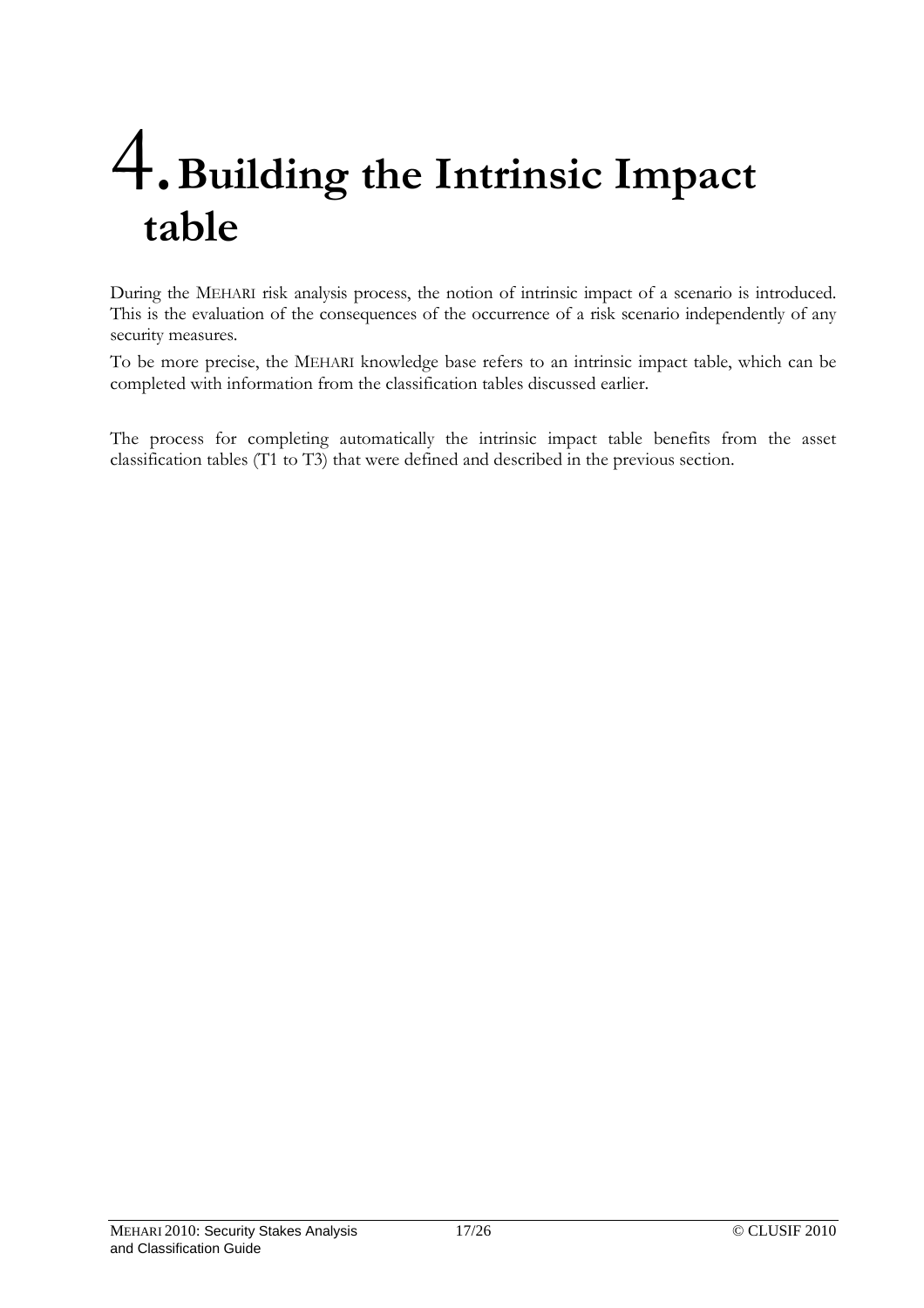# 5.**Practical Advice**

# 5.1. **Important points to consider in creating the value scale**

## **5.1.1 Focus on the most critical aspects**

#### **It is important to focus on the main malfunctions, rather than to try to consider every possible risk scenario.**

The first goal of security, whatever approach is used, is to avoid the occurrence of serious or very serious problems. These are the risks that must, therefore, be identified and examined.

This is why it is strongly recommended that the top management and those immediately responsible for a given activity be directly implicated in the evaluation process. It should never be delegated to a deputy.

In practice, for each activity, it is best to focus on a small number of critical malfunctions (generally, between 3 and 8).

# **5.1.2 Exclusion of existing controls**

Secondly, but just as important, malfunctions that at first sight appear impossible should not be ignored. It is all too often seen that management dismisses the potential occurrence of an accident that could lose all key data, through the pretext that the data is computerized and therefore archived by the IT system. **Malfunctions, and their seriousness, should be identified and evaluated without taking existing security controls into account, even if those measures are solidly implemented**. Otherwise, this could lead to concluding that there is nothing at stake, and that the security controls are not required, and could therefore be dispensed with.

**Likewise, the more or less probable nature of an event that leads to a malfunction should not be taken into account during this phase of the approach.** 

# **5.1.3 Consistency of malfunctions of different kinds**

Another important point in determining criteria and critical thresholds is to maintain a consistency between different kinds of malfunction that have equivalent seriousness levels.

With this aim in mind, it is recommended to define strategic axes that can be used as references to ensure the consistency of seriousness levels for different malfunctions. See appendix 1.

One of the valuation axes may be financial. Thus, financial equivalents would be sought for each kind of malfunction. Likewise, a "service to public" axis would be the reference for comparing individual impact, population size, etc.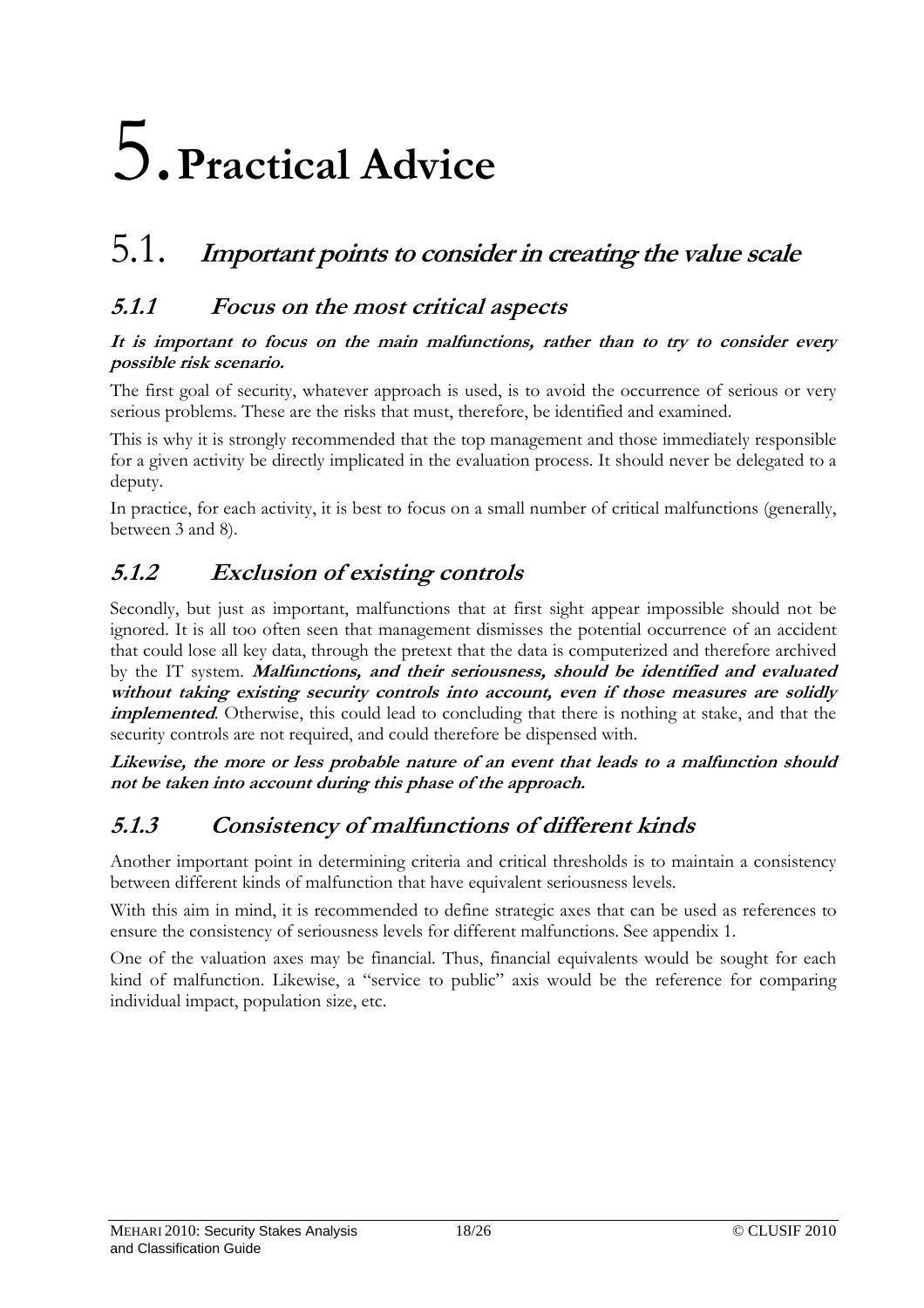# **5.1.4 Strategic and decision-making aspects of the value scale**

Often, the seriousness of some malfunctions cannot be evaluated. This may be because the indirect consequences are difficult to identify, or because it is too difficult to seriously judge the efficiency of actions that could be made in the given situation.

**In some situations, the seriousness of a malfunction can be the result of a simple decision.** 

 **There is no formal evaluation but a strategic decision for the enterprise or organization that says that a given malfunction should be considered serious, very serious, or vital.** 

# 5.2. **Important points during classification**

Firstly, it is important to properly group assets with similar goals so as not to have to analyze a vast amount of objects.

#### **A good starting point is to group applications by domains.**

Secondly, it is recommended to plan for a consolidation and validation step at the level of each entity, as for the value scale.

# 5.3. **Boundaries for the classification**

Clearly, the process that has been described, whether it be the creation of the value scale or classification, applies to an entity with decisional independence and its own goals. This could be an affiliate (national or regional) of a corporate group, or a business unit, or an operational or functional service with a well defined responsibility.

The malfunction value scale and the classification of information and assets that are defined for an entity are obviously valid for that entity. However, what is their value outside of that entity?

#### **By definition, the classification defined for an entity is a means to share and communicate the sensitivity of an asset belonging to that entity. This classification is valid across the enterprise.**

In fact, this is a rule of exchange of elements (particularly information) between entities. If an entity A (a small agency, for example) considers that the confidentiality of information is vital, and classifies it as such, it is not possible for entity B (headquarter for example) to reconsider the classification and to decide that the information is not sensitive. If the latter were to be allowed, then entity A would have to decide not to transmit information to entity B.

This notion of limits of validity for classification is particularly important in security management based on a rule set called "Security reference framework".

In the example above, the precautions or security controls which will be applied as a function of the classification are known. It would be stupid for an entity to protect information aligned on a level of classification and that different entities apply different protection rules for the same information. Particularly, it would be dangerous for an other entity to decide on its own that information need not be protected at the level decided by another entity.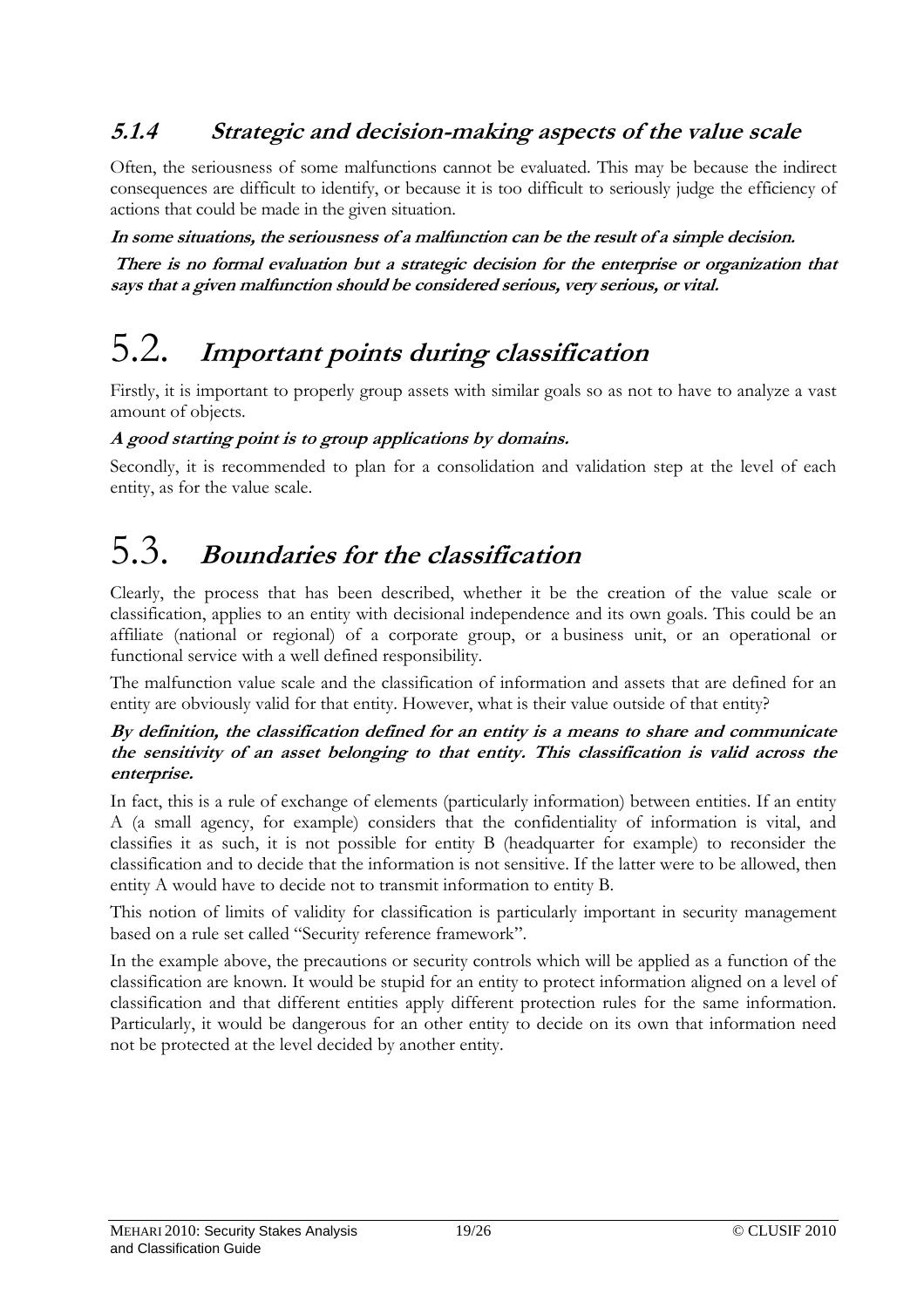# 5.4. **Action plans**

Here, we shall not cover the building of security plans directly from the stakes analysis.

However, it is worth noting that the individual interviews that contribute to the creation of the value scale, together with a management meeting, at which the most serious malfunctions are discussed, should give birth to urgent action plans. Any manager would naturally be frustrated to have spent time on an analysis establishing the existence of vulnerabilities, only to find that nothing results from it.

**An action plan for the most urgent actions should, therefore, be drawn up. This should potentially be discussed and approved in a management meeting, straight away after the stakes analysis is completed.**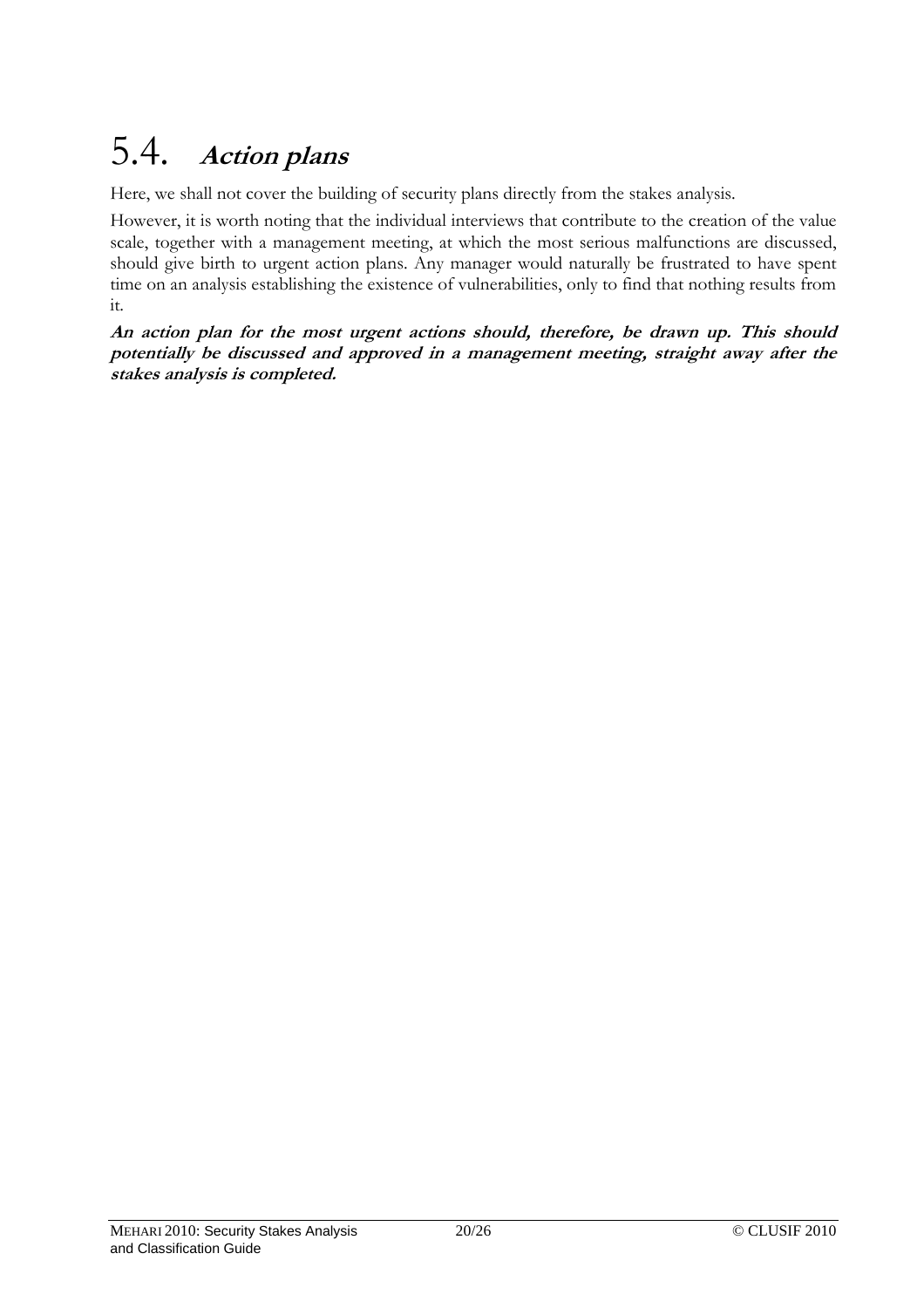# **Appendix 1: Example of a value scale (industrial enterprise)**

#### **1. Finance and budget management**

| <b>Malfunction</b>                          | Level 1                                                                                        | Level 2                                                              | Level 3                                                    | Level 4                   |
|---------------------------------------------|------------------------------------------------------------------------------------------------|----------------------------------------------------------------------|------------------------------------------------------------|---------------------------|
|                                             | <b>Insignificant</b>                                                                           | <b>Serious</b>                                                       | <b>Very Serious</b>                                        | Vital                     |
| <b>Financial loss</b>                       | Loss < 1 M $\epsilon$                                                                          | Loss between 1 M€<br>and 10 M $\epsilon$                             | Loss between 10 and<br>100 M€                              | Loss $> 100$ M $\epsilon$ |
| Fraud or embezzlement                       | Fraud or embezzlement in purchasing and<br>corresponding payment or in delivery<br>management. |                                                                      |                                                            |                           |
| Inability to bill delivered goods           | Global inability to bill<br>for less than a week                                               | Global inability to bill<br>for between a week<br>and a month.       | Global inability to bill<br>for more than one<br>month.    |                           |
|                                             |                                                                                                | Loss of information<br>concerning deliveries<br>made during one day. | Complete loss of proof<br>of delivery for a whole<br>week. |                           |
| Malfunction of customer reminder<br>process | Temporary<br>unavailability of<br>reminder system.                                             | Long-term<br>unavailability of<br>reminder system.                   |                                                            |                           |

#### **2. Strategy – General guidelines – Management and follow-up**

| <b>Malfunction</b>                                                            | Level 1                                                                            | Level 2                                                                        | Level 3                                                        | Level 4      |
|-------------------------------------------------------------------------------|------------------------------------------------------------------------------------|--------------------------------------------------------------------------------|----------------------------------------------------------------|--------------|
|                                                                               | <b>Insignificant</b>                                                               | <b>Serious</b>                                                                 | <b>Very Serious</b>                                            | <b>Vital</b> |
| Disclosure of data or information<br>concerning long term or strategic plans. |                                                                                    | Disclosure of an<br>affiliate's long-term<br>plans                             | Disclosure of<br>information concerning<br>strategic evolution |              |
|                                                                               |                                                                                    | Disclosure of the<br>budget                                                    | Disclosure of the<br>consolidated long-term                    |              |
|                                                                               |                                                                                    | Disclosure of the<br>monthly reports                                           | plans of the enterprise                                        |              |
| Unavailability of the results analysis or<br>internal reporting system        | Unavailability of the<br>monthly reporting<br>process                              | Inability to make<br>reports or results<br>analysis for more than<br>2 months. |                                                                |              |
| Corruption of reporting data and monthly<br>reports                           | Corruption of elementary data or enhanced<br>information based on elementary data. |                                                                                |                                                                |              |

#### **3. Business development – customer management**

| <b>Malfunction</b>                                                      | Level 1                                                                         | Level 2                                             | Level 3                                                         | Level 4      |
|-------------------------------------------------------------------------|---------------------------------------------------------------------------------|-----------------------------------------------------|-----------------------------------------------------------------|--------------|
|                                                                         | <b>Insignificant</b>                                                            | <b>Serious</b>                                      | <b>Very Serious</b>                                             | <b>Vital</b> |
| Disclosure of information concerning<br>business development operations | Disclosure of notes and executive summaries<br>concerning business development  |                                                     |                                                                 |              |
| Disclosure of financial conditions                                      | Disclosure of financial<br>conditions specific to<br>one customer to<br>another | Disclosure of price<br>fixing strategy<br>documents | Disclosure of financial<br>conditions made to all<br>customers. |              |
| Disclosure of customer information                                      | Disclosure of some<br>elements of customer<br>information base                  | Disclosure of<br>information on all<br>customers    |                                                                 |              |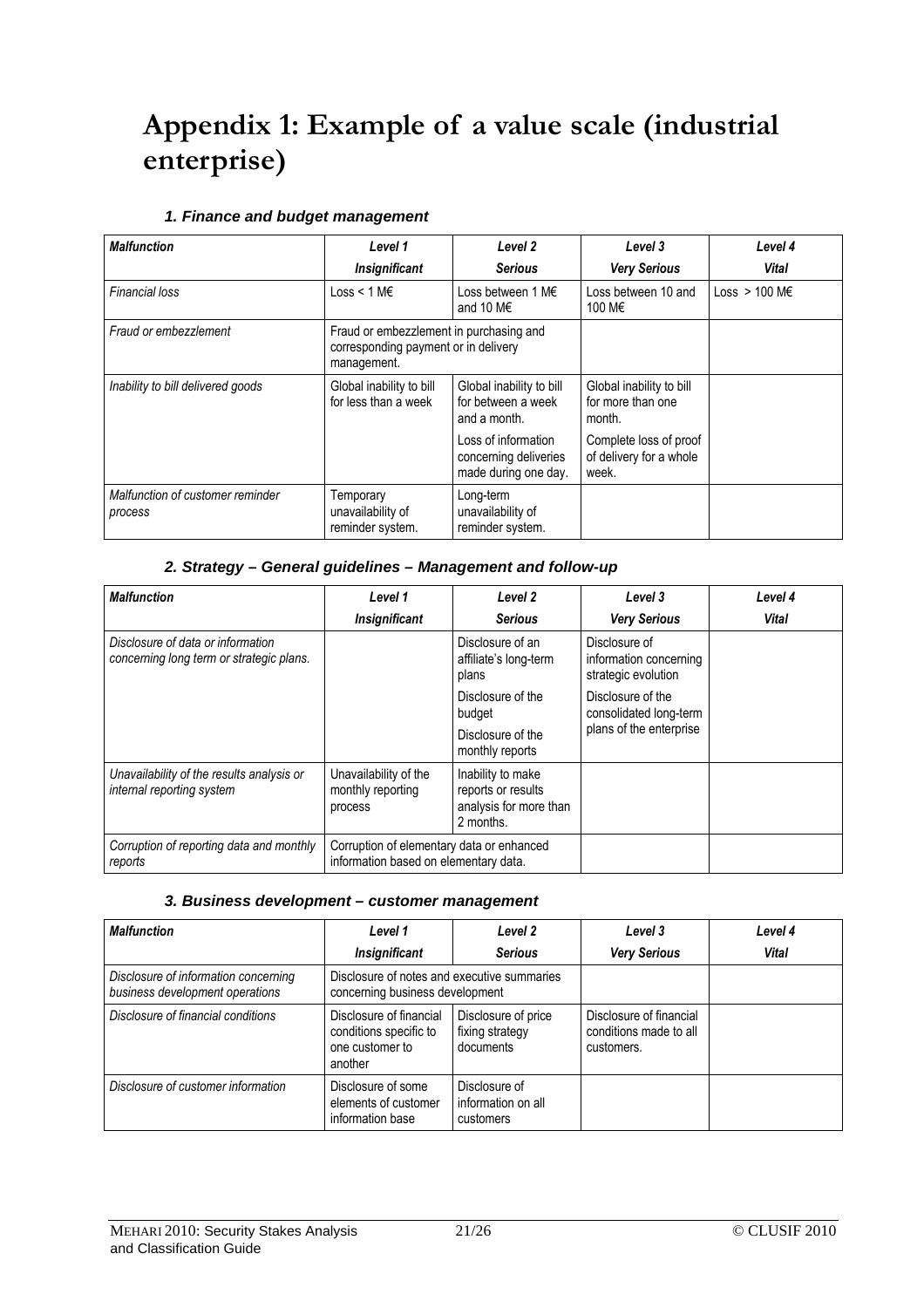### **4. Research and development**

| <b>Malfunction</b>                  | Level 1                            | Level <sub>2</sub>                                                                                                                                            | Level 3                                                                                                                                                                             | Level 4 |
|-------------------------------------|------------------------------------|---------------------------------------------------------------------------------------------------------------------------------------------------------------|-------------------------------------------------------------------------------------------------------------------------------------------------------------------------------------|---------|
|                                     | <b>Insignificant</b>               | <b>Serious</b>                                                                                                                                                | <b>Very Serious</b>                                                                                                                                                                 | Vital   |
| Disclosure of technical information | Disclosure of<br>simulation models | Disclosure of current<br>technical bulletins<br>Disclosure of<br>information about<br>specifications or<br>internal procedures<br>and on current<br>evolution | Disclosure of technical<br>bulletins in exceptional<br>cases<br>Disclosure of<br>information on the<br>impact of technical<br>evolution, resulting in<br>the closure of facilities. |         |
| Confidentiality agreements breach   |                                    | Breach of<br>confidentiality<br>agreements with<br>partners                                                                                                   | Breach of<br>confidentiality<br>agreements with key<br>technology suppliers                                                                                                         |         |
| Loss of expertise                   |                                    |                                                                                                                                                               | Loss of all archives of<br>memorandums and<br>technical bulletins<br>concerning technical<br>development.                                                                           |         |

#### **5. Industrial process management – Projects for evolution - Maintenance**

| <b>Malfunction</b>                                                                                          | Level 1                                                                                                                       | Level <sub>2</sub>                                                                    | Level 3                                                                                                 | Level 4      |
|-------------------------------------------------------------------------------------------------------------|-------------------------------------------------------------------------------------------------------------------------------|---------------------------------------------------------------------------------------|---------------------------------------------------------------------------------------------------------|--------------|
|                                                                                                             | <b>Insignificant</b>                                                                                                          | <b>Serious</b>                                                                        | <b>Very Serious</b>                                                                                     | <b>Vital</b> |
| Loss of evolution project document<br>archives<br>Loss of technical documentation for<br>existing equipment | Loss of project<br>archives during the<br>project's lifetime.                                                                 | Total loss of long-term<br>archives concerning<br>equipment and                       |                                                                                                         |              |
|                                                                                                             | Loss of original copies<br>of equipment plans<br>that have been<br>approved by the<br>appropriate authorities.                | modifications made<br>thereto.                                                        |                                                                                                         |              |
| Malfunction leading to use of incorrect<br>installation plans during evolution and<br>updates               |                                                                                                                               |                                                                                       | Errors in, or changes<br>to, existing installation<br>plans, or malfunction<br>of change<br>management. |              |
| Disclosure of technical information                                                                         |                                                                                                                               | Disclosure of work<br>themes and pre-project<br>research programme.                   | Disclosure of entire pre-<br>project dossiers<br>(including strategic<br>positioning of the<br>project) |              |
| Unavailability of project management<br>tools(planning, order management,<br>administrative dossiers, etc)  | Unavailability of the<br>internal planning tool<br>Unavailability of the<br>order management<br>tool for less than a<br>week. | Unavailability of order<br>management tool for<br>the project for more<br>than a week |                                                                                                         |              |
| Malfunction in maintenance management                                                                       | Loss of the planned<br>maintenance action<br>database                                                                         | Unavailability of<br>maintenance<br>management tools for<br>less than a month         | Unavailability of<br>maintenance<br>management tools for<br>more than a month.                          |              |
|                                                                                                             |                                                                                                                               | Loss of technical and<br>historical data required<br>for maintenance<br>planning      | Changes to<br>parameters of<br>maintenance<br>management tools                                          |              |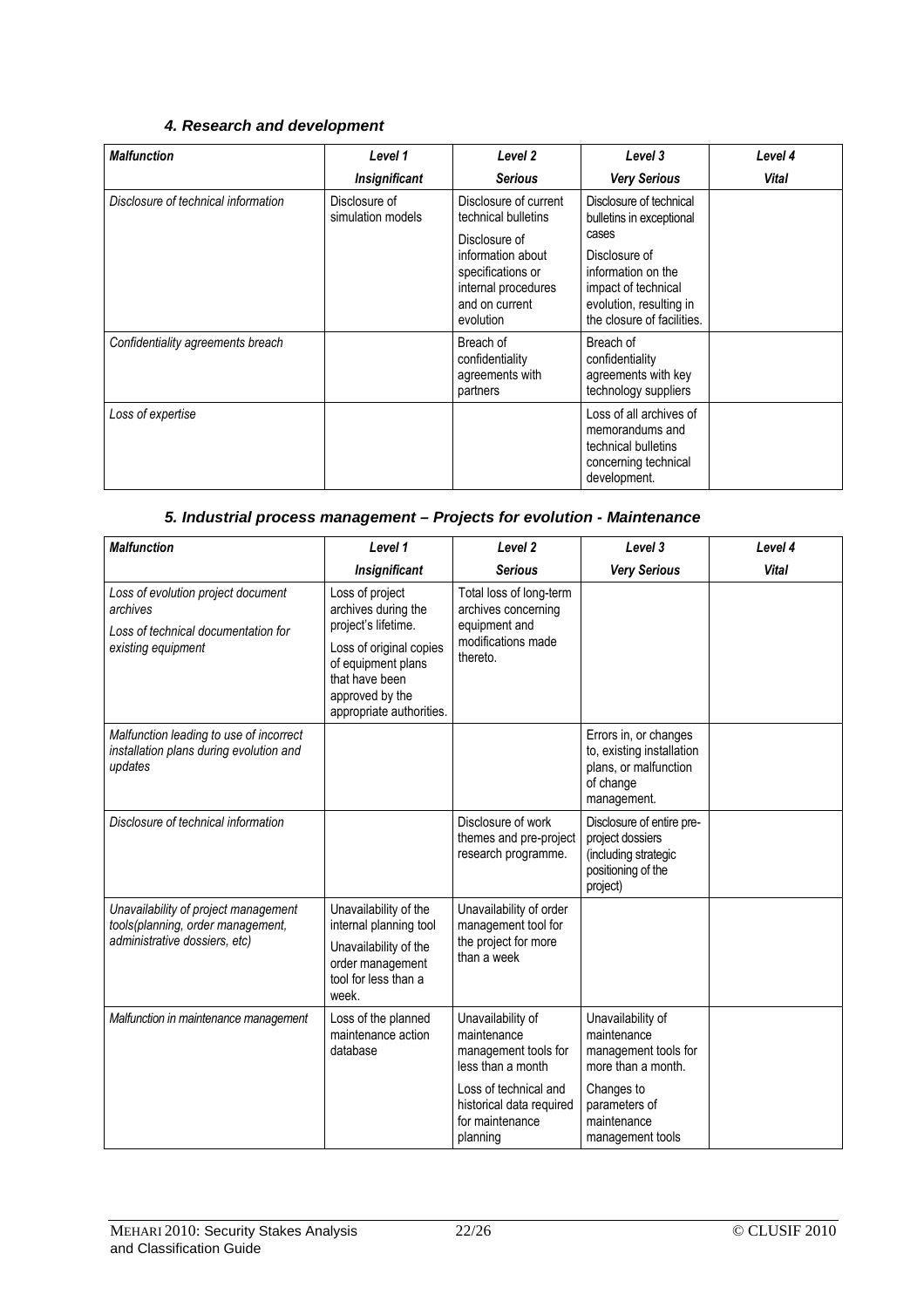#### **6. Production and delivery – Logistics**

| <b>Malfunction</b>                                                                           | Level 1                                                                 | Level 2                                                                                                                                       | Level 3                                                                                                                                          | Level 4                                                                                                                                  |
|----------------------------------------------------------------------------------------------|-------------------------------------------------------------------------|-----------------------------------------------------------------------------------------------------------------------------------------------|--------------------------------------------------------------------------------------------------------------------------------------------------|------------------------------------------------------------------------------------------------------------------------------------------|
|                                                                                              | <b>Insignificant</b>                                                    | <b>Serious</b>                                                                                                                                | <b>Very Serious</b>                                                                                                                              | <b>Vital</b>                                                                                                                             |
| Production stopped (no energy, control<br>system unavailable, loss of a critical<br>element) | No production for less<br>than one week                                 | No production for<br>between 1 week and 1<br>month.<br>Loss of a critical<br>element, leading to<br>production loss for less<br>than 1 month. | No production for<br>between 1 and 3<br>months.<br>Loss of a critical<br>element, leading to<br>production loss for<br>between 1 and 3<br>months | Production stopped for<br>more than 3 months.<br>Loss of a critical<br>element, leading to<br>production loss for more<br>than 3 months. |
| Production management tools not<br>available                                                 | Production<br>management tools not<br>available for less than 1<br>week | Production<br>management tools not<br>available for between 1<br>week and 1 month                                                             | Production<br>management tools not<br>available for more than<br>1 month                                                                         |                                                                                                                                          |
| Corruption of production management<br>tools or falsification of management<br>parameters    |                                                                         |                                                                                                                                               | Modification of<br>production<br>management leading to<br>non-conformity of<br>products                                                          | Modification of<br>production management<br>leading to accidents or<br>deterioration of<br>production tools                              |
| Inability to ensure the logistics for<br>product delivery                                    | Inability to ensure<br>critical deliveries for<br>less than a week      | Inability to ensure<br>critical deliveries for<br>more than a week                                                                            |                                                                                                                                                  |                                                                                                                                          |

## **7. Third-party relationships (other than commercial)**

| <b>Malfunction</b>                                                                    | Level 1                                              | Level <sub>2</sub>                                                                                                              | Level 3                                                                                                                         | Level 4 |  |
|---------------------------------------------------------------------------------------|------------------------------------------------------|---------------------------------------------------------------------------------------------------------------------------------|---------------------------------------------------------------------------------------------------------------------------------|---------|--|
|                                                                                       | Insignificant                                        | <b>Serious</b>                                                                                                                  | <b>Very Serious</b>                                                                                                             | Vital   |  |
| Disclosure of information on corporate<br>results                                     |                                                      | Premature publishing<br>of an affiliate's results                                                                               | Premature publishing<br>of consolidated<br>accounts                                                                             |         |  |
| Malfunction in the process for<br>consolidating annual accounts                       | Delay in publishing<br>accounts less than 2<br>weeks | Delay in publishing<br>accounts more than 2<br>weeks                                                                            | Total loss of all<br>financial elements<br>required for producing<br>annual accounts                                            |         |  |
| Disclosure of notes or memos<br>concerning fiscal risks, operations, or<br>mechanisms |                                                      | Disclosure of notes or memos concerning fiscal risks, operations or<br>mechanisms, depending on the content of the note or memo |                                                                                                                                 |         |  |
| Loss of historical elements that justify a<br>fiscal operation                        |                                                      | Loss of historical elements that justify a fiscal operation                                                                     |                                                                                                                                 |         |  |
| Late payment of charges and tax                                                       |                                                      | Unavailability of tax<br>payment calculation<br>tools                                                                           |                                                                                                                                 |         |  |
| Loss of official documents or archives                                                |                                                      | Loss of official<br>authorizations to<br>operate                                                                                | Loss of official<br>documents or archives<br>that are legally<br>required by<br>administrative<br>procedures (tax,<br>export, ) |         |  |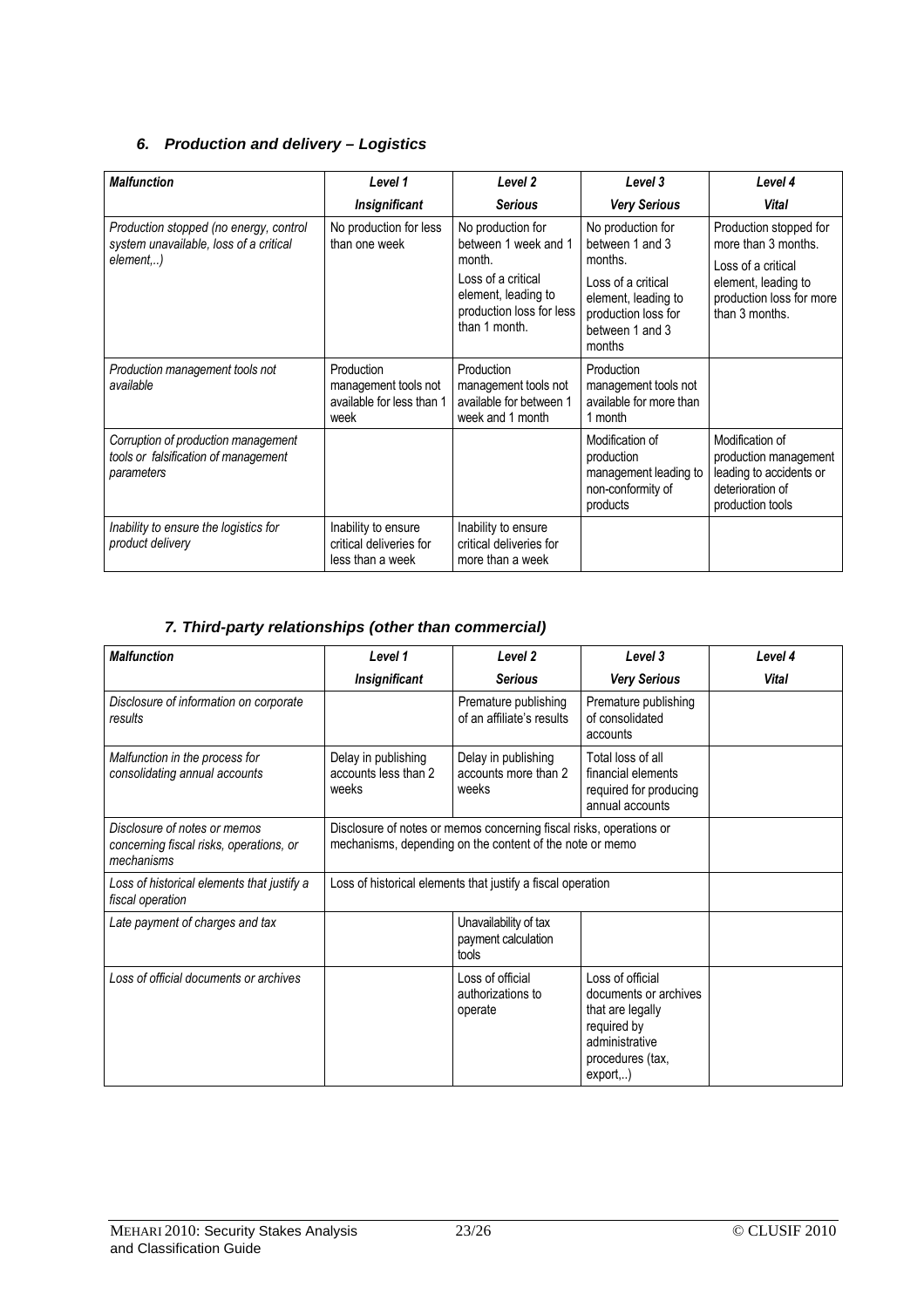### **8. Claims management – legal and penal aspects**

| <b>Malfunction</b>                                          | Level 1                                                       | Level <sub>2</sub>                                                                                 | Level 3                                                                    | Level 4      |
|-------------------------------------------------------------|---------------------------------------------------------------|----------------------------------------------------------------------------------------------------|----------------------------------------------------------------------------|--------------|
|                                                             | <b>Insignificant</b>                                          | <b>Serious</b>                                                                                     | <b>Very Serious</b>                                                        | <b>Vital</b> |
| Disclosure of exhibits or arguments<br>relating to a claim. | Disclosure of<br>information relating to<br>an ongoing claim. | Disclosure of information relating to an<br>exceptional claim.                                     |                                                                            |              |
| Disclosure of parts of a penal brief<br>concerning staff    |                                                               | Disclosure of parts of a<br>current penal brief                                                    | Disclosure of parts of<br>a penal brief in<br>exceptional<br>circumstances |              |
| Loss or disappearance of originals of<br>documents          | Loss or disappearance<br>of originals of<br>contracts         | Loss or disappearance<br>of originals of specific<br>agreements,<br>declarations of intent.<br>etc |                                                                            |              |

### **9. HR management**

| <b>Malfunction</b>                                                                                                                          | Level 1                               | Level 2                                               | Level 3                                                        | Level 4      |
|---------------------------------------------------------------------------------------------------------------------------------------------|---------------------------------------|-------------------------------------------------------|----------------------------------------------------------------|--------------|
|                                                                                                                                             | <b>Insignificant</b>                  | <b>Serious</b>                                        | <b>Very Serious</b>                                            | <b>Vital</b> |
| Disclosure of personal information                                                                                                          | Disclosure of an<br>employee's salary | Disclosure of the<br>salaries of all the<br>personnel | Repeated disclosure<br>of the salaries of all<br>the personnel |              |
| Delays in paying salaries                                                                                                                   | Delay $<$ 2 days                      | Delays between 2 and<br>15 days                       | Delays > 15 days                                               |              |
| Destruction of basic data concerning Erasure of recent data<br>payment of salaries (calculation, and (less than a month old)<br>parameters) |                                       | Erasure of the year's<br>data                         | Erasure of all data,<br>including historical<br>data           |              |

#### **10. Information system**

| <b>Malfunction</b>                                                  | Level 1                                    | Level 2                                     | Level 3                                                                                                                          | Level 4      |
|---------------------------------------------------------------------|--------------------------------------------|---------------------------------------------|----------------------------------------------------------------------------------------------------------------------------------|--------------|
|                                                                     | <b>Insignificant</b>                       | <b>Serious</b>                              | <b>Very Serious</b>                                                                                                              | <b>Vital</b> |
| Unavailability of network and servers<br>(shared and personal data) | Unavailability for less<br>than one month  | Unavailability for more<br>than one month   |                                                                                                                                  |              |
| Unavailability of the e-mail system                                 | Unavailability of the e-<br>mail system    |                                             |                                                                                                                                  |              |
| Unavailability of the telephone network                             | Unavailability of the<br>telephone network |                                             |                                                                                                                                  |              |
| Loss of all archives                                                |                                            | Loss of data servers,<br>or e-mail archives |                                                                                                                                  |              |
| Illicit creation of administration rights on<br>systems             |                                            |                                             | Corruption of the<br>access rights table(s)<br>and creation of<br>administration rights                                          |              |
| Disclosure of system or architecture<br>information                 |                                            |                                             | Disclosure of<br>executive reports or<br>detailed information<br>concerning system<br>security and<br>uncorrected<br>weaknesses. |              |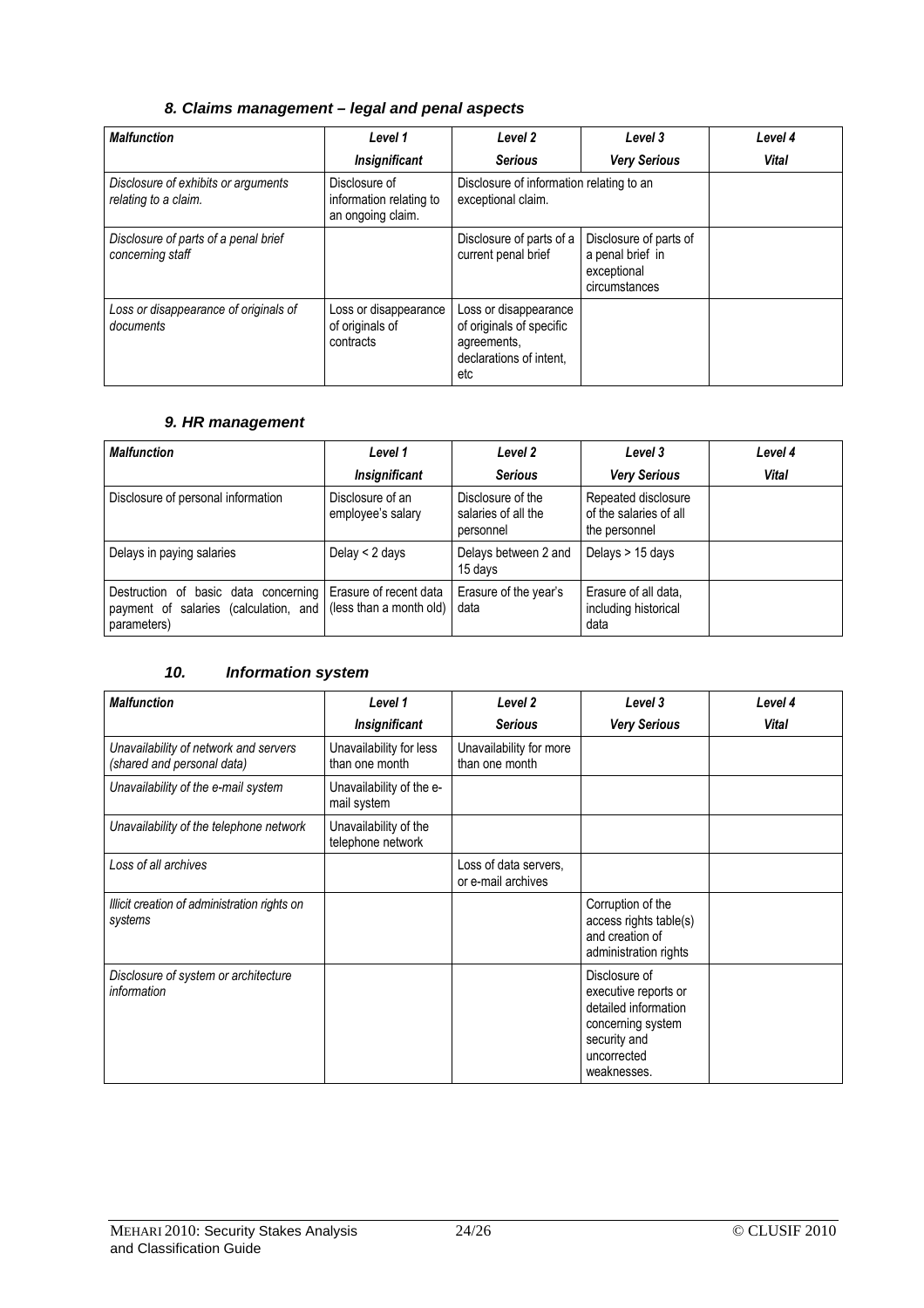# **Appendix 2: Intrinsic Impact Table**

|                  | <b>Intrinsic Impact table</b>                                                            |                |                |    |
|------------------|------------------------------------------------------------------------------------------|----------------|----------------|----|
|                  | <b>Data and information assets</b>                                                       |                |                |    |
|                  | <b>Data and information</b>                                                              |                |                |    |
| D01              | Data files and data bases accessed by applications                                       |                |                |    |
| D <sub>0</sub> 2 | Shared office files and data                                                             |                |                |    |
| D03              | Personal office files (on user work stations and equipments)                             |                |                |    |
| D04              | Written or printed information and data kept by users and personal archives              |                |                |    |
| D05              | Listings or printed documents                                                            |                |                |    |
| D06              | Exchanged messages, screen views, data individually sensitive                            |                |                |    |
| D07              | electronic mailing                                                                       |                |                |    |
| D <sub>0</sub> 8 | (Post) Mails and faxes                                                                   |                |                |    |
| D <sub>0</sub> 9 | Patrimonial archives or documents used as proofs                                         |                |                |    |
| D10              | <b>IT related Archives</b>                                                               |                |                |    |
| D11              | Data and information published on public or internal sites                               |                |                |    |
|                  |                                                                                          |                |                |    |
|                  | Service assets                                                                           | А              |                | C. |
|                  | <b>General Services</b>                                                                  |                |                |    |
|                  | G01 User workspace and environment                                                       | 3              |                |    |
| G02              | Telecommunication Services (voice, fax, audio & videoconferencing, etc.)                 | 3              | 2              |    |
|                  | <b>IT and Networking Services</b>                                                        |                |                |    |
| <b>R01</b>       | <b>Extended Network Service</b>                                                          | 3              | 3              |    |
| <b>R02</b>       | Local Area Network Service                                                               | 3              | 3              |    |
| S01              | Services provided by applications                                                        | 3              | 3              | 4  |
| S <sub>02</sub>  | Shared Office Services (servers, document management, shared printers, etc.)             | 3              | 3              |    |
| S03              | Users' disposal of Equipments (workstations, local printers, peripherals, specific       | 3              |                |    |
|                  | interfaces, etc.)                                                                        |                |                |    |
|                  | Nota: Applies to a massive loss of these services, not for one or few users.             |                |                |    |
| S04              | Common Services, working environment: messaging, archiving, print, editing,<br>etc.      | $\overline{3}$ | $\overline{2}$ |    |
| S <sub>05</sub>  | Web editing Service (internal or public)                                                 | 3              | 2              |    |
|                  |                                                                                          |                |                |    |
|                  | <b>Management process type of assets</b>                                                 | Е              |                |    |
|                  | <b>Management Processes for compliance to law or regulations</b>                         |                |                |    |
| CO <sub>1</sub>  | Compliance to law or regulations relative to personal information protection             |                |                |    |
| C02              | Compliance to law or regulations relative to financial communication                     |                |                |    |
| CO <sub>3</sub>  | Compliance to law or regulations relative to digital accounting control                  |                |                |    |
| C04              | Compliance to law or regulations relative to intellectual property                       |                |                |    |
| CO <sub>5</sub>  | Compliance to law or regulations relative to the protection information systems          |                |                |    |
| CO6              | Compliance to law or regulations relative to people safety and protection of environment |                |                |    |
|                  |                                                                                          |                |                |    |
|                  |                                                                                          |                |                |    |